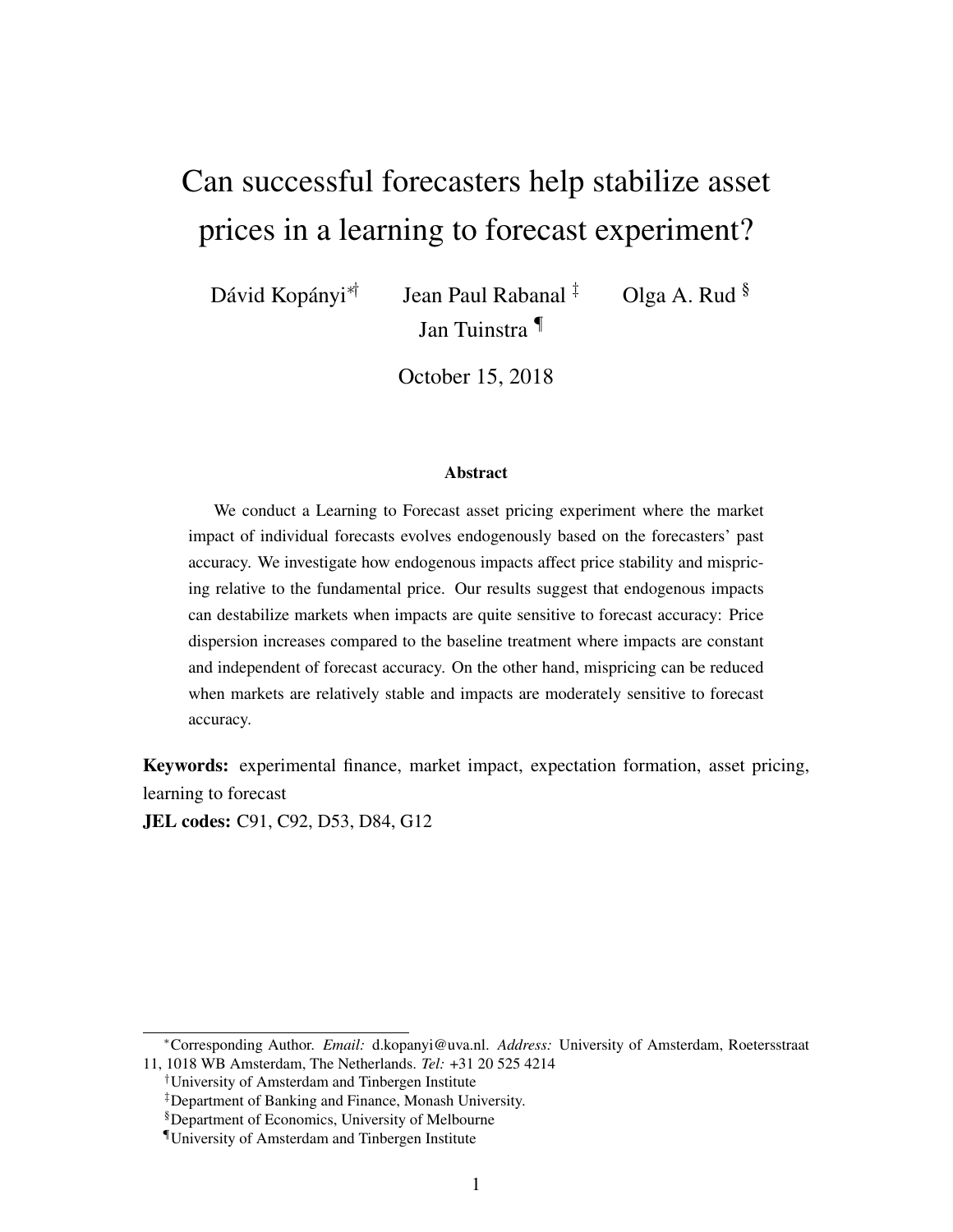# 1 Introduction

Price expectations influence both supply and demand, and therefore have an important role in market outcomes. The relationship between demand and expected price of an asset can typically be described as a positive feedback process. If traders expect an increase in the price of an asset, then their demand for the asset will also increase (to profit from capital gains). This translates to a positive relationship between expected and future prices of assets (see Brock and Hommes, 1998 for a formal model). Recent experimental literature on Learning to Forecast (LtF) games has shown that positive feedback may cause prices to diverge from the fundamental value, resulting in financial bubbles and crashes.<sup>1</sup> Such dynamics may be due to participants whose forecasts about the future price are structurally wrong, but who also have equal impact on aggregate price expectations with respect to other better performing forecasters. We propose an experiment to study whether market expectations lead by the best performing forecasters can enhance price stability in a positive feedback environment.

Our baseline environment follows the LtF experiment by Heemeijer et al. (2009), in which subjects were asked to forecast a one-period ahead price of a risky asset. Market expectations were then calculated as an arithmetic average of subject forecasts. That is, regardless of past performance, each individual forecast was assigned an equal and constant impact (weight) when determining aggregate price expectations. We introduce a competitive aspect to the baseline positive feedback LtF experiment by using the average squared forecast error to assign impact to each individual forecast when determining aggregate price expectations.

Endogenous market impacts may help capture competitive aspects of financial markets. For example, the best-performing money-managers may gain clients while the less successful ones might lose them, potentially leaving the market altogether. Indeed, that is the case according to past literature (Sirri and Tufano, 1998; Choi et al., 2009; and Asparouhova et al., 2015). Successful fund managers attract more money and have a higher impact on the realized market price, which is driven by demand. Our approach also draws on ideas from evolutionary economics (Friedman, 1991). In replicator dynamics competitive forces prioritize successful strategies and eliminate weaker ones. This is similar to increasing the impact of more accurate forecasters (low forecast errors) on prices.

Therefore, in addition to the control treatment with equal and fixed impacts (*F*), our experimental design includes two additional treatments where we vary the sensitivity of market impacts to past performance. In the *EL* treatment (*Endogenous Low*) impacts are moderately sensitive to accuracy, which leads to some variability in assigned forecaster impacts but does not punish small forecast errors harshly. The other treatment (*EH* -

<sup>&</sup>lt;sup>1</sup>For a more detailed overview please see Hommes (2011) and the references therein.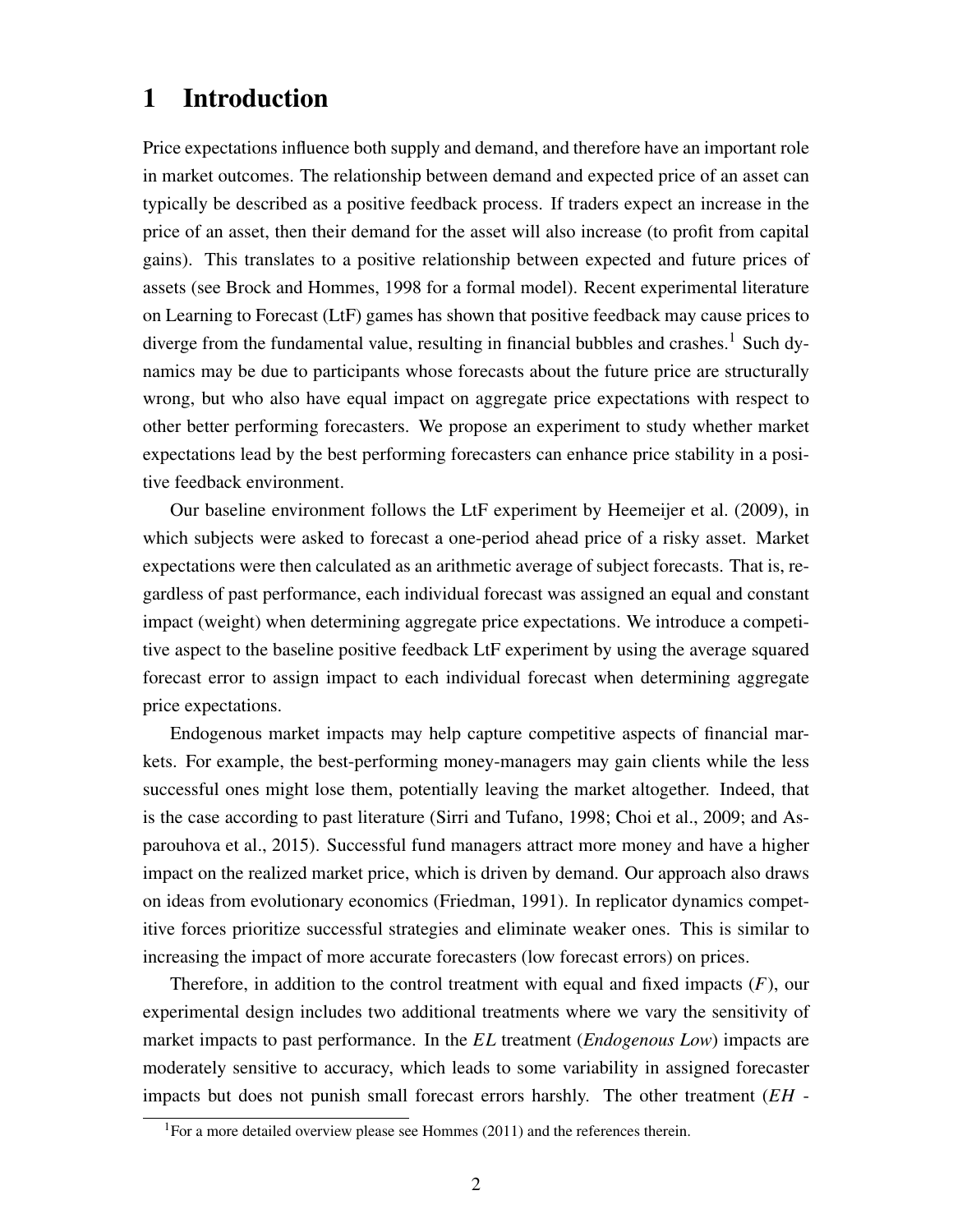*Endogenous High*) uses strongly sensitive impacts, which penalizes small forecast errors more relative to *EL* and at times leads to only a small set of players having an effect on the market price. By varying impact sensitivity across the three treatments, we aim to study how endogenizing the impact of individual forecasts influences price volatility and mispricing.

The data collected from our experimental sessions shows that the effect of endogenous impacts depends on (i) the nature of market dynamics and (ii) the sensitivity of impacts to forecaster performance. When the market price follows a stable pattern, endogenous impacts reduce mispricing in the *EL* treatment relative to fixed and equal impacts in the *F* treatment. However, when market price dynamics are unstable, impacts that are strongly sensitive with respect to accuracy (*EH*) can amplify the existing price volatility. We do not find any difference in price volatility between the *F* and *EL* treatments. Therefore, our findings suggest that competitive market forces can reduce mispricing in a positive feedback LtF model as long as market expectations are not driven by a few dominant players.

LtF experiments are well suited for studying the formation of expectations. Marimon and Sunder (1993) were among the first to study the effect of expectations on equilibrium outcomes. Our study is motivated by the early LtF experiments of Hommes et al. (2005, 2008), which find persistent deviations from the fundamental price and high level of coordination among individual forecasts. Such patterns also emerge in later LtF experiments with positive feedback, and prove to be robust with respect to large unexpected changes in fundamental value (Bao et al., 2012), additional trading decisions (Bao et al., 2017) and group size (Bao et al., 2016, Hommes et al., 2018).<sup>2</sup> To the best of our knowledge, we are the first to study the effect of endogenous impacts on aggregate price expectations.

The rest of the paper is organized as follows: Section 2 describes the price formation process and formalizes our predictions, Section 3 summarizes the laboratory procedures and Section 4 presents our results on price volatility, mispricing and coordination. We conclude with a brief discussion in Section 5. Appendix A includes the complete series of plots from our experimental sessions. Appendix B shows the results of the forecasting rules estimated using subject data, and finally Appendix C presents the instructions used in our sessions with endogenous impacts.

<sup>&</sup>lt;sup>2</sup>There are also LtF experiments with negative feedback, using the cobweb model. See Hommes et al. (2007), Bao et al. (2012) and Bao et al. (2013). Under negative feedback, there is less coordination across forecasts. However, the market price tends to converge quickly to the fundamental value.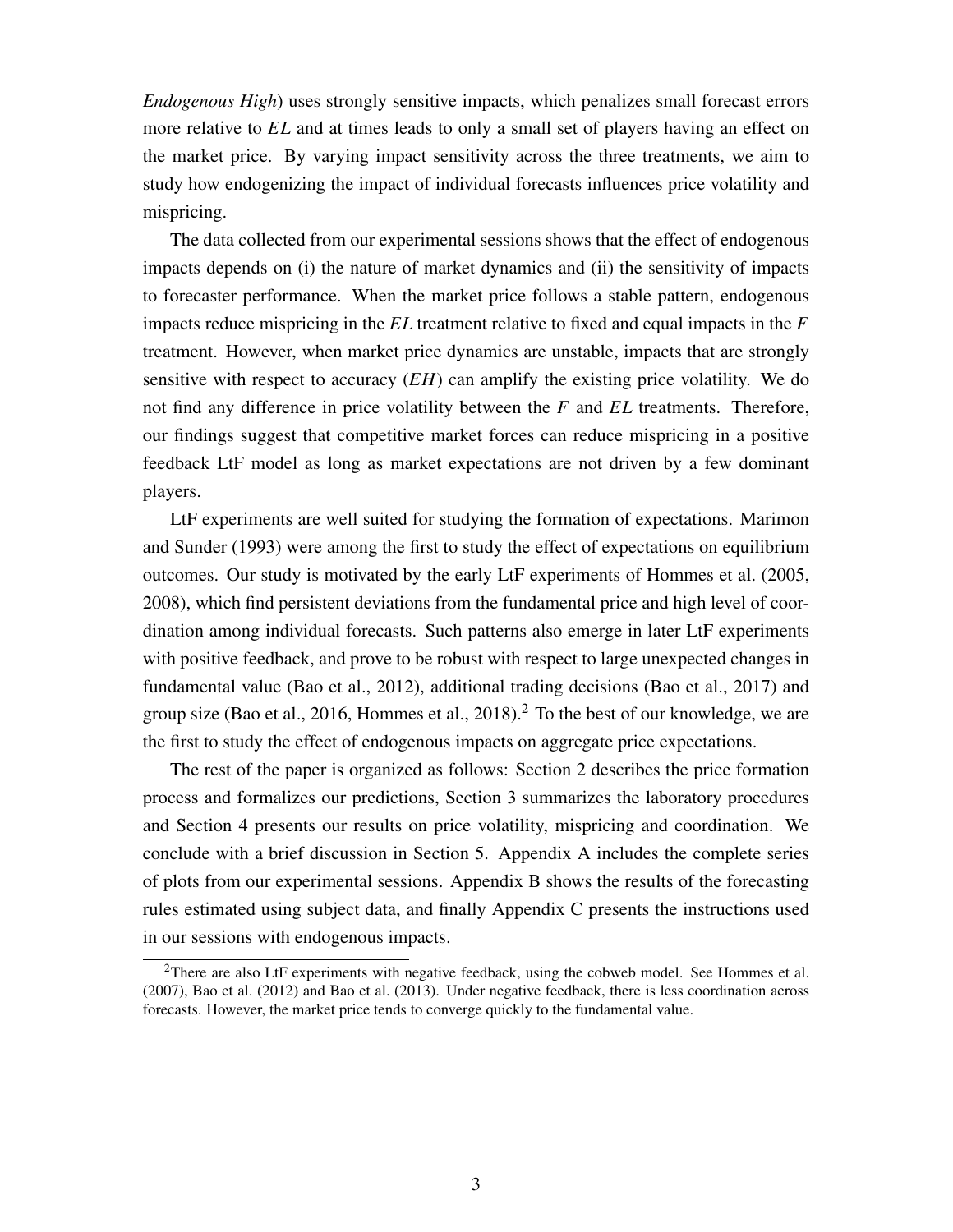### 2 Asset pricing model with endogenous impacts

Our environment closely follows the standard LtF asset pricing model with one-periodahead forecasting. In this model mean-variance investors allocate their wealth to risk-free and risky assets. The demand for the risky asset depends on the investor price expectations for the risky asset. The market price adjusts based on the aggregate excess demand for the risky asset, resulting in a positive relationship between the average expected price and the realized market price. For a formal derivation see Heemeijer et al. (2009) or Brock and Hommes (1998).

The price adjustment process is formalized as

$$
p_t = \frac{1}{1+r}(\bar{p}_t^e + y) + \varepsilon_t, \quad \varepsilon \sim N(0, 1/4), \tag{1}
$$

where  $p_t$  denotes the price of the risky asset in period  $t$ ,  $r$  represents the risk-free interest rate, *y* is the expected dividend paid by the risky asset,  $\varepsilon$ <sub>*t*</sub> is a small demand/supply shock and  $\bar{p}_t^e$  is the weighted average of the price expectations of *N* subjects in our experiment, or

$$
\bar{p}_t^e = \sum_{h=1}^N \omega_{h,t} p_{h,t}^e,\tag{2}
$$

where  $p_h^e$  $_{h,t}^e$  is the price expectation of agent *h* in period *t*. In the standard LtF model average expectations are calculated using equal weights, such that  $\omega_{h,t} = \frac{1}{N}$  $\frac{1}{N}$ . In contrast, in the present study we assume that the impacts evolve endogenously over time, based on past forecast accuracy. We motivate the use of endogenous impacts as follows. In our experiment, subjects play the role of advisors to the investors, whose investment decision, and therefore market demand, is driven by the price forecasts of the advisors. Furthermore, we assume that investors have a tendency to follow the recommendation of the most accurate forecasters, as determined by the last *m* periods, or most recent (short-term) forecast history.

More formally, the performance of each advisor is measured by the average squared forecast error  $\bar{e}_{h,t-1}$  over the last *m* periods, while the impacts are given by the discrete choice probabilities,  $3<sup>3</sup>$ 

$$
\omega_{h,t} = \frac{\exp(-\beta \bar{e}_{h,t-1})}{\sum_{i=1}^{N} \exp(-\beta \bar{e}_{i,t-1})},\tag{3}
$$

where  $\bar{e}_{h,t-1} = \frac{1}{m}$ *m m* ∑ *k*=1  $(p_{t-k} - p_h^e)$  $\binom{e}{h,t-k}$ <sup>2</sup> and  $\beta \ge 0$  is the intensity of choice, which mea-

 $3$ The discrete choice model is frequently used to model choices between strategies in this asset-pricing framework, see Brock and Hommes (1998) and Anufriev and Hommes (2012) for example. For further details on the discrete choice model see McFadden (1981).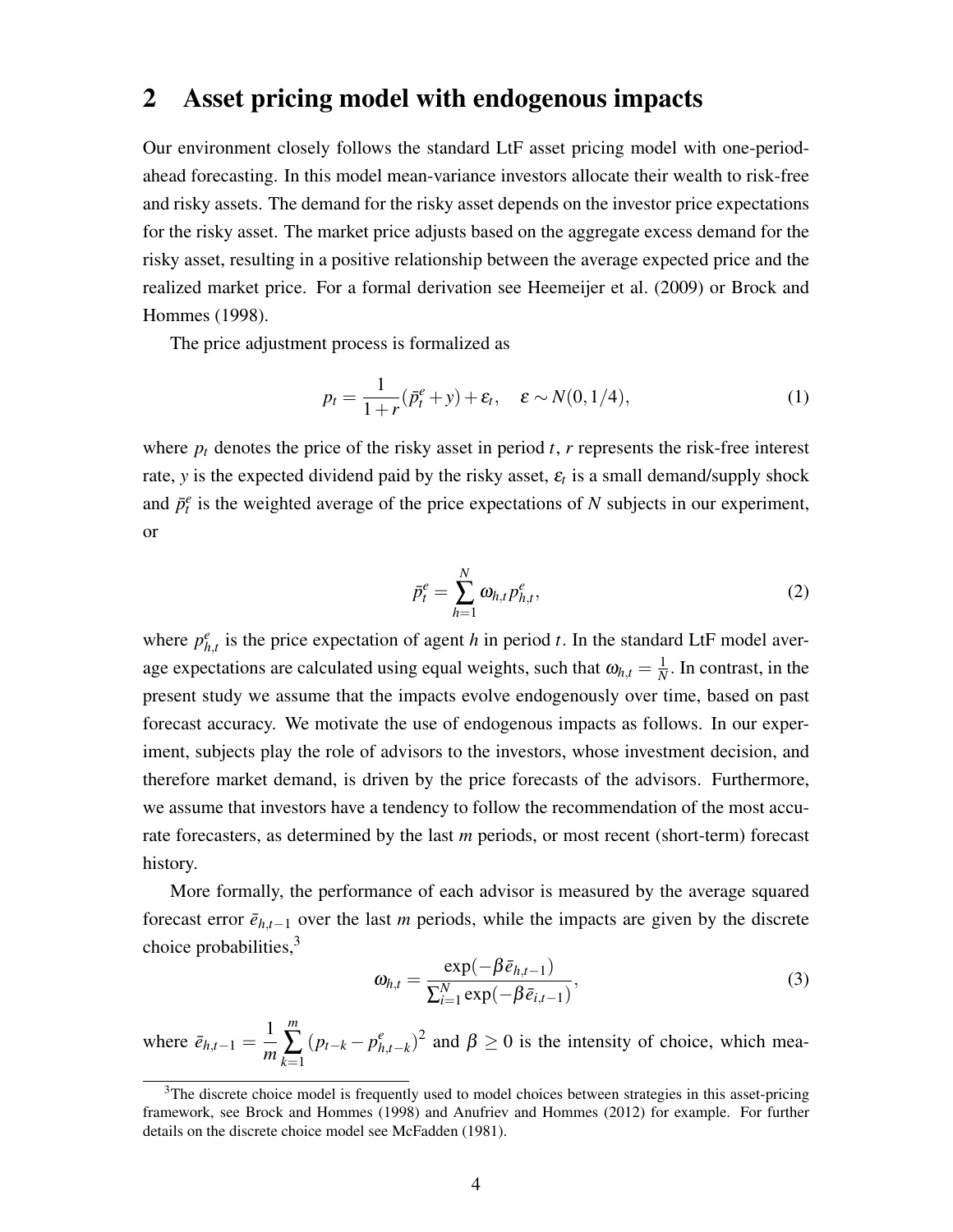sures how sensitive investors are to advisor performance.<sup>4</sup> When  $\beta = 0$ , the impact of an individual expectation is not affected by forecaster accuracy. That is,  $\omega_{h,t} = \frac{1}{N}$  $\frac{1}{N}$  and the environment is then identical to the one in Heemeijer et al. (2009). At the other extreme, when  $\beta = \infty$ , the price forecast of the most accurate advisor has an impact of one.<sup>5</sup> In such a case, the advisor with the impact  $\omega_{h,t} = 1$  drives the market because all investors will follow her advice. For the intermediate cases, impacts are strictly between zero and one, with more accurate advisors having greater impact on the market price relative to less accurate advisors.

In this experiment we study the effect of endogenous impacts on price stability and mispricing by varying the sensitivity parameter  $\beta$ . For our control treatment  $(F)$  we use fixed impacts and set  $\beta = 0$ . To study the effect of the sensitivity parameter, we focus on two distinct values: (i)  $\beta = 0.1$  for the Endogenous Low (*EL*) treatment and (ii)  $\beta = 5$  for the Endogenous High (*EH*) treatment.<sup>6</sup> In *EL*, the penalty for forecast errors is relatively mild compared to the *EH* treatment. In the latter, forecast errors can heavily reduce the impact of a forecaster in the determination of the market price. Therefore, in *EH* the market can be driven by a small subset of players.

### 2.1 Predictions

The effect of endogenous impacts on price dynamics is closely related to the existing stability of a market. For example, endogenous impacts can be stabilizing, when the market is already relatively stable. When the average price expectations are close to the fundamental value  $p^f = \frac{y}{r}$  $\frac{y}{r}$  (which corresponds to the rational expectations equilibrium -REEof the model), then subjects with similar forecasts have a higher impact assigned to their forecasts, relative to those who deviate. Therefore, fundamentalists will have a greater impact on market price and we expect to observe faster convergence to the equilibrium under endogenous impacts.

On the other hand, endogenous impacts can also be destabilizing. When individual forecasts are far above the fundamental price, the market price will be significantly different from the fundamental value. In such case, a fundamental forecast will result in lower impact and price dynamics will mainly be driven by non-fundamental forecasters. Hence, stabilizing factors (such as fundamental forecasts) have a lower impact on price dynamics in this case. Based on the above arguments, we formulate the following hypotheses:

<sup>4</sup>We elaborate further on our choice of performance measure in the Discussion.

 $<sup>5</sup>$ In the case of multiple best performers, the best players will have equal impact on the market price while</sup> other forecasters will have no impact.

<sup>&</sup>lt;sup>6</sup>To determine appropriate treatment values for  $\beta$  we ran numerical simulations with the forecasting rules estimated in Hommes et al. (2005). When  $\beta = 0.1$ , we could observe moderate impact dispersion during the initial periods, with impacts becoming more equal in later periods. In contrast, when  $\beta = 5$  we found a large variability across all periods.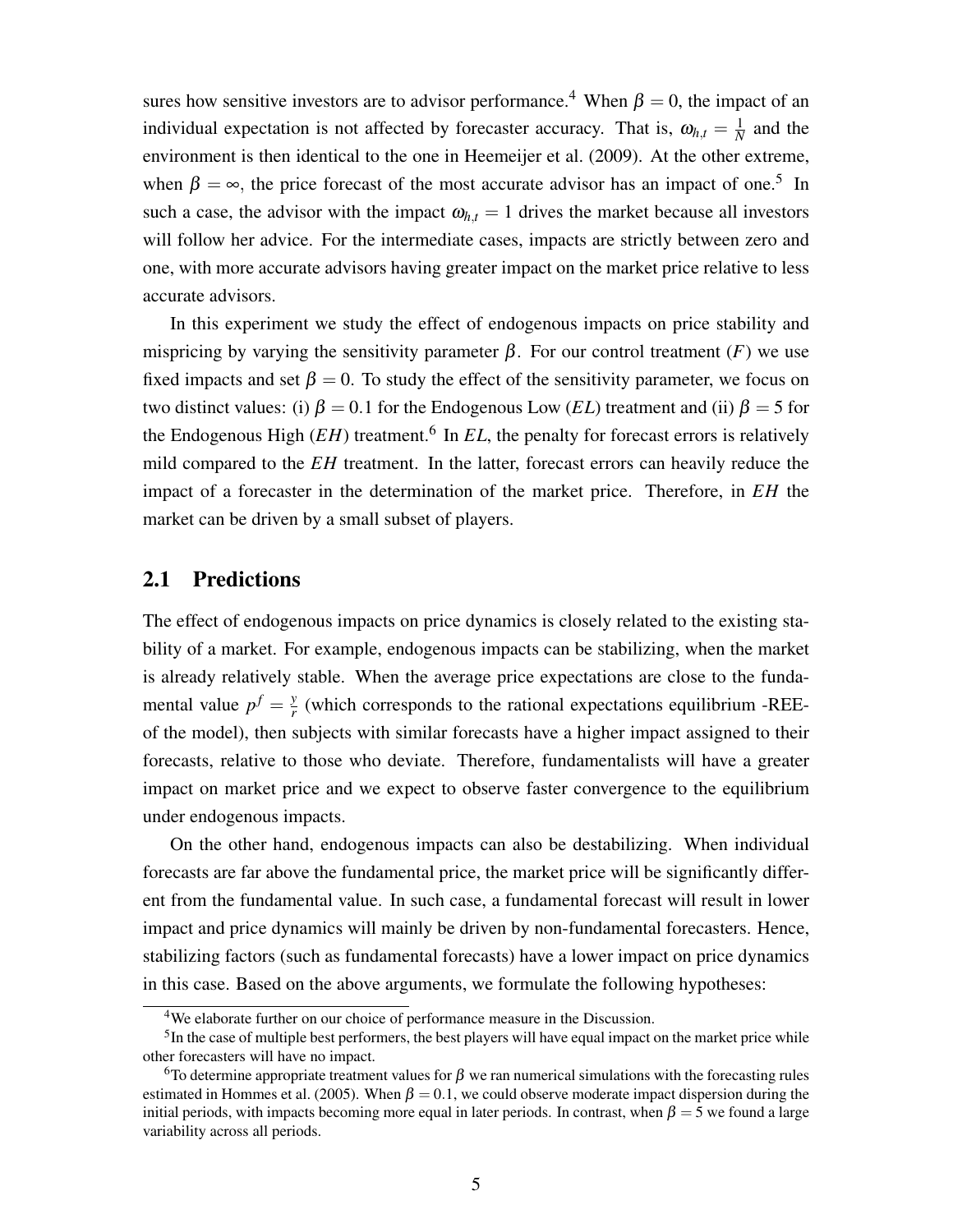Hypothesis 1A: *Endogenous impacts reduce price volatility when markets are stable.* We determine the impact for each individual forecast relative to the market price, which is driven by expectations. When average expectations are rational, fundamental forecasters are deemed more accurate and their forecasts have a larger impact. Due to such feedback, endogenous impacts can further stabilize a relatively stable market.

Hypothesis 1B: *Endogenous impacts amplify price volatility when markets are unstable.* Similarly, when average expectations deviate from the REE, fundamental forecasts are penalized because they deviate from those of an average forecaster. Such market is driven by non-fundamental forecasters who have a greater impact on the market price.

### Hypothesis 2A: *Endogenous impacts reduce mispricing in stable markets.*

When average expectations are rational, forecasts close to the fundamental value become more accurate relative to market price. Therefore, such forecasts have larger impact and convergence to REE is faster.

#### Hypothesis 2B: *Endogenous impacts increase mispricing in unstable markets.*

When average expectations deviate from REE, fundamental forecasts have less impact, and therefore the market price moves away from the fundamental price.

To evaluate our predictions, we conduct a laboratory experiment, which we describe in greater detail in the following section.

## 3 Laboratory Procedures

The experiment was conducted in the Learning and Experimental Economics Projects Laboratory (LEEPS) at the University of California, Santa Cruz; Colby Economics Learning Laboratory (CELL) at Colby College and Monash Laboratory for Experimental Economics (MonLEE) at Monash University. Participants included undergraduate students from all fields and were recruited online via ORSEE (Greiner, 2015) and SONA (Monash). Subjects were assigned to participate in one of three treatments: (i) Fixed (F), (ii) Endogenous Low (EL), or (iii) Endogenous High (EH). In total 174 subjects participated in this experiment, across 29 between-subjects sessions (9 *F* sessions, 10 *EL* sessions, and 10 *EH* sessions).<sup>7</sup> Table 1 provides an overview of all sessions conducted across the three

<sup>&</sup>lt;sup>7</sup>While we planned to have 10 *F* sessions, one session crashed in period 26 due to server issues. Since the results of our *F* groups are quite similar to previous LtF experiments, we decided to not run additional sessions.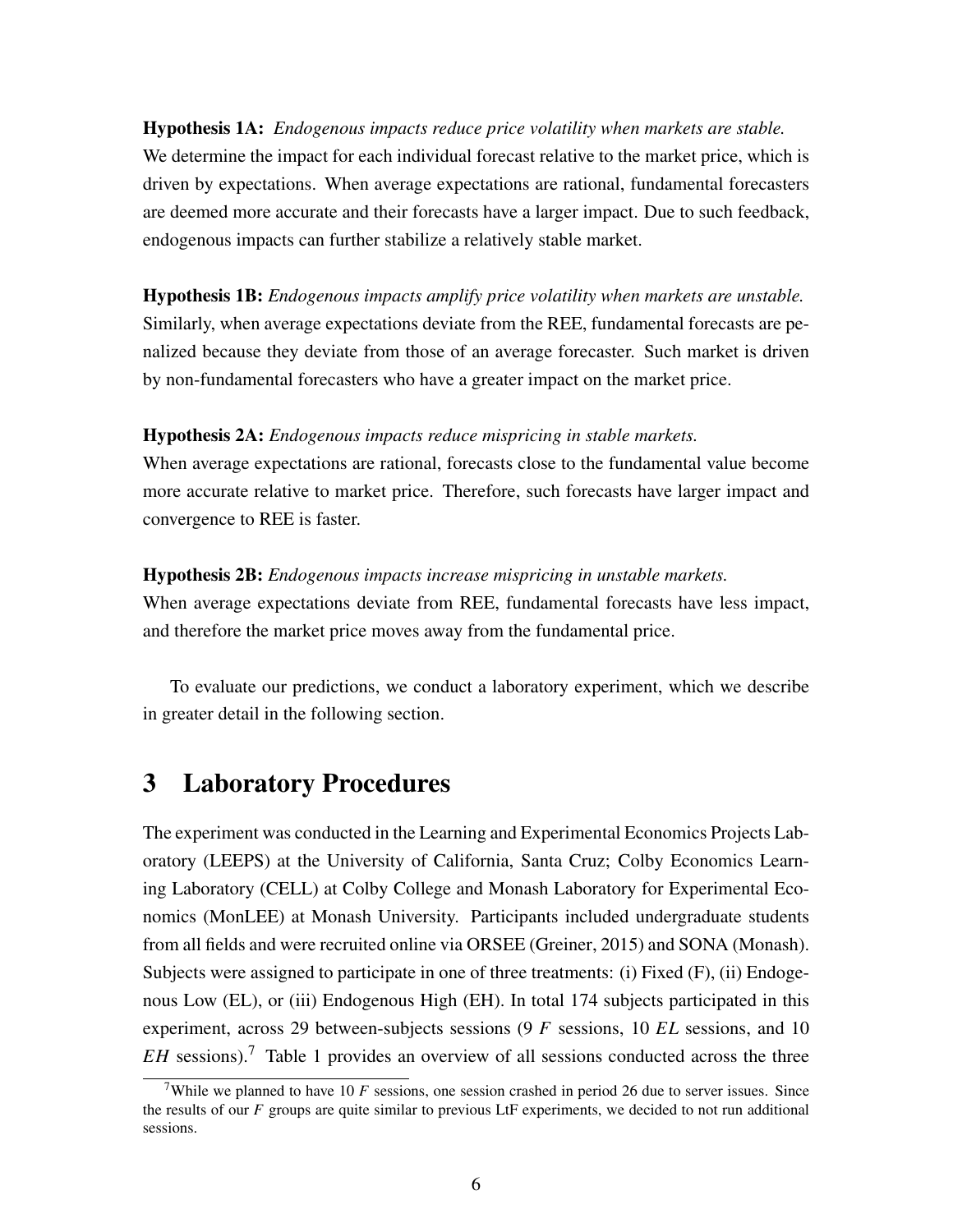| Treatment (Lab) | Groups         | Payoff (USD, no show-up fee) |
|-----------------|----------------|------------------------------|
| $F$ (UCSC)      |                | 7.4                          |
| $F$ (Colby)     | 3              | 7.1                          |
| $F$ (Monash)    | 2              | 7.5                          |
| $EL$ (UCSC)     | 4              | 7.2                          |
| $EL$ (Colby)    | 3              | 7.7                          |
| $EL$ (Monash)   | 3              | 7.4                          |
| $EH$ (UCSC)     | 5              | 6.9                          |
| $EH$ (Colby)    | $\mathfrak{D}$ | 7.6                          |
| $EH$ (Monash)   | 3              | 7.5                          |
| Total           | 29             | (mean)<br>7.4                |

Table 1: Sessions overview

laboratories.

In each experimental asset market  $N = 6$  subjects were asked to forecast the one-period ahead price for 50 consecutive periods. Participants were informed that their job was to act as advisors to investors, whose demand for assets affects market prices.<sup>8</sup> Subjects also received qualitative information about the market. While they were informed about the positive relationship between price expectations and market price, they were not provided with price dynamics as specified by equation  $(1)$ .

In the *EL* and *EH* treatments subjects were told that their impact on the market price may vary according to past performance. Specifically, the instructions state that "*traders have a tendency to use the advice of advisors whose forecasts have been more accurate in the recent past. The effect that an advisor has on the market is therefore higher when his/her forecasts are more accurate because more traders will follow his/her advice.*" However, we did not provide the subjects with the details about how impacts are calculated, as described by equation (3). Therefore, the subjects did not know the exact parameters used, such as the value  $m = 3$  in determining forecast accuracy.<sup>9</sup> Following Heemeijer et al. (2009), the remaining market parameters  $\{y, r\}$  were set to be  $\{3, 0.05\}$ , and resulted in a fundamental price of  $p^f = 60$ .

Each session began with the reading of the instructions, followed by five control questions to make sure that participants understood the task. Next, subjects were presented an interface, depicted in Figure 1, and asked to submit a one-step ahead forecast. This process was repeated for a total of 50 periods. Subjects had limited time to submit their forecasts.<sup>10</sup> When a subject did not submit a forecast on time, then she was disregarded from the calculations in that period.<sup>11</sup> Every period, subjects were provided with the fol-

<sup>8</sup>See Appendix C for detailed instructions used in *EL* and *EH*. Instructions for the baseline treatment *F* are available upon request.

 $9$ In the first period forecasts had equal impacts. In period 2, impacts were determined using the quadratic forecast error from period 1 only while in period 3 the average of the quadratic forecast errors over the previous two periods was considered.

<sup>&</sup>lt;sup>10</sup>1 minute in each of the first 10 periods and 45 seconds in each of the later periods.

 $11$ That is, average price expectations are calculated over those subjects that did submit a forecast on time.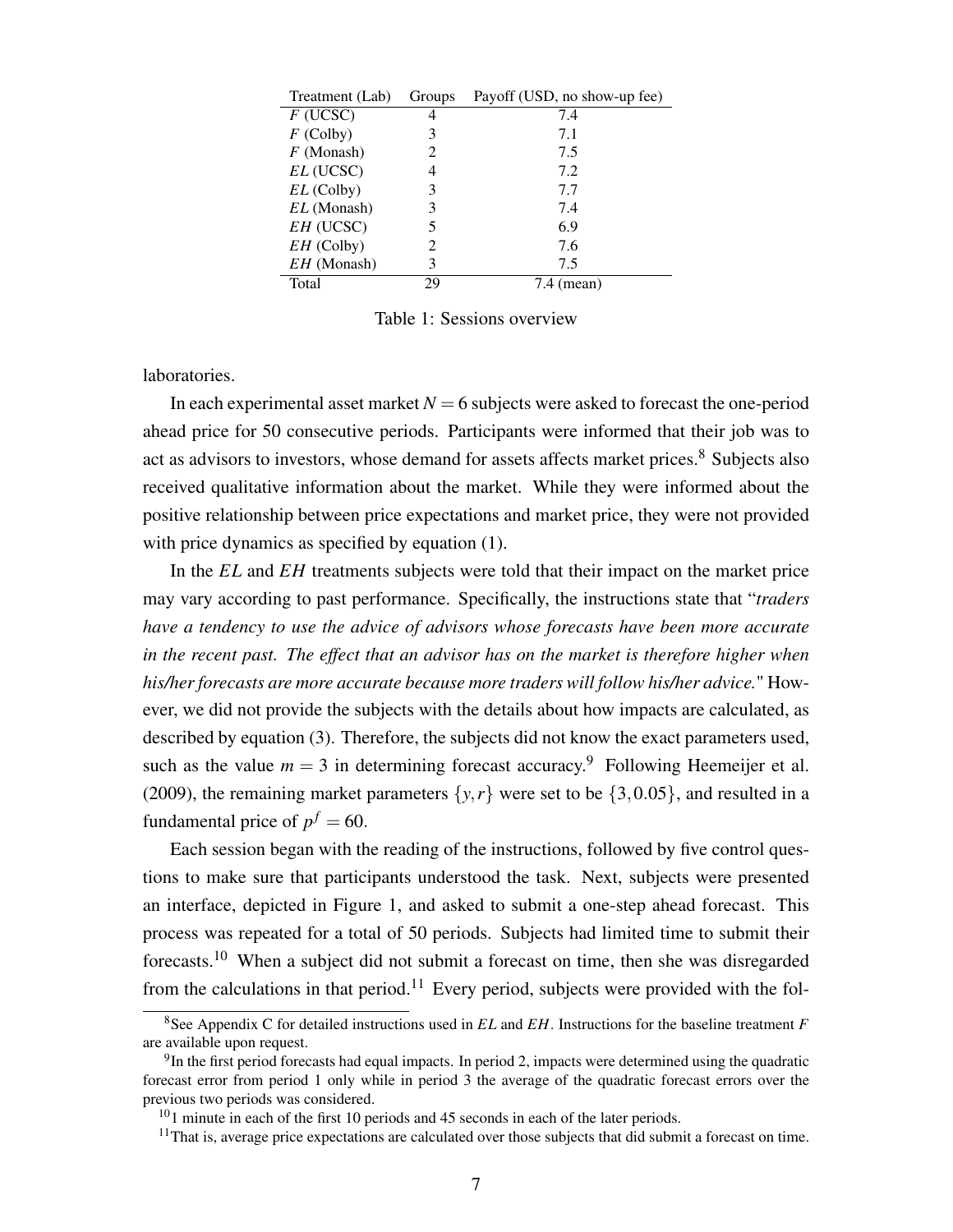

Figure 1: Screenshot of the experimental interface

lowing time-series: (i) the market price, and (ii) their own forecasts. Subjects also had access to updated information on their earnings. Note, however, that subjects were not informed about their current or past market impacts in any of the treatments. The earning (in period *t*) of each subject was calculated using the quadratic forecast error:

$$
\pi_{h,t} = \max\left\{1300 - \frac{1300}{49}(p_t - p_{h,t}^e)^2, 0\right\}.
$$
\n(4)

We constrained earnings to a lower bound of zero in order to avoid losses in the laboratory environment. The points earned over the 50 periods were added up and converted to cash at the end of the session using the exchange rate of 1 USD per 8125 points in UCSC and Colby and 1 AUD per 5932 points in Monash. Each subject also received a show-up fee of either USD 7 (UCSC and Colby) or AUD 10 (Monash). The average payoff was \$7.4, excluding the show-up fee.<sup>12</sup> The experimental sessions lasted less than one hour on average.

# 4 Results

We begin the discussion of our results with some examples of price time-series found across the three treatments (*F*, *EL*, and *EH*). The left-hand side of Figure 2 shows examples of stable markets while the right-hand side shows some representative unstable markets from our sessions. Stability, or the lack thereof, is shown relative to the fun-

Impacts are normalized to add up to 1.

 $12$ To calculate payoffs across two countries we used the exchange rate of AUD 1.37 per 1 USD.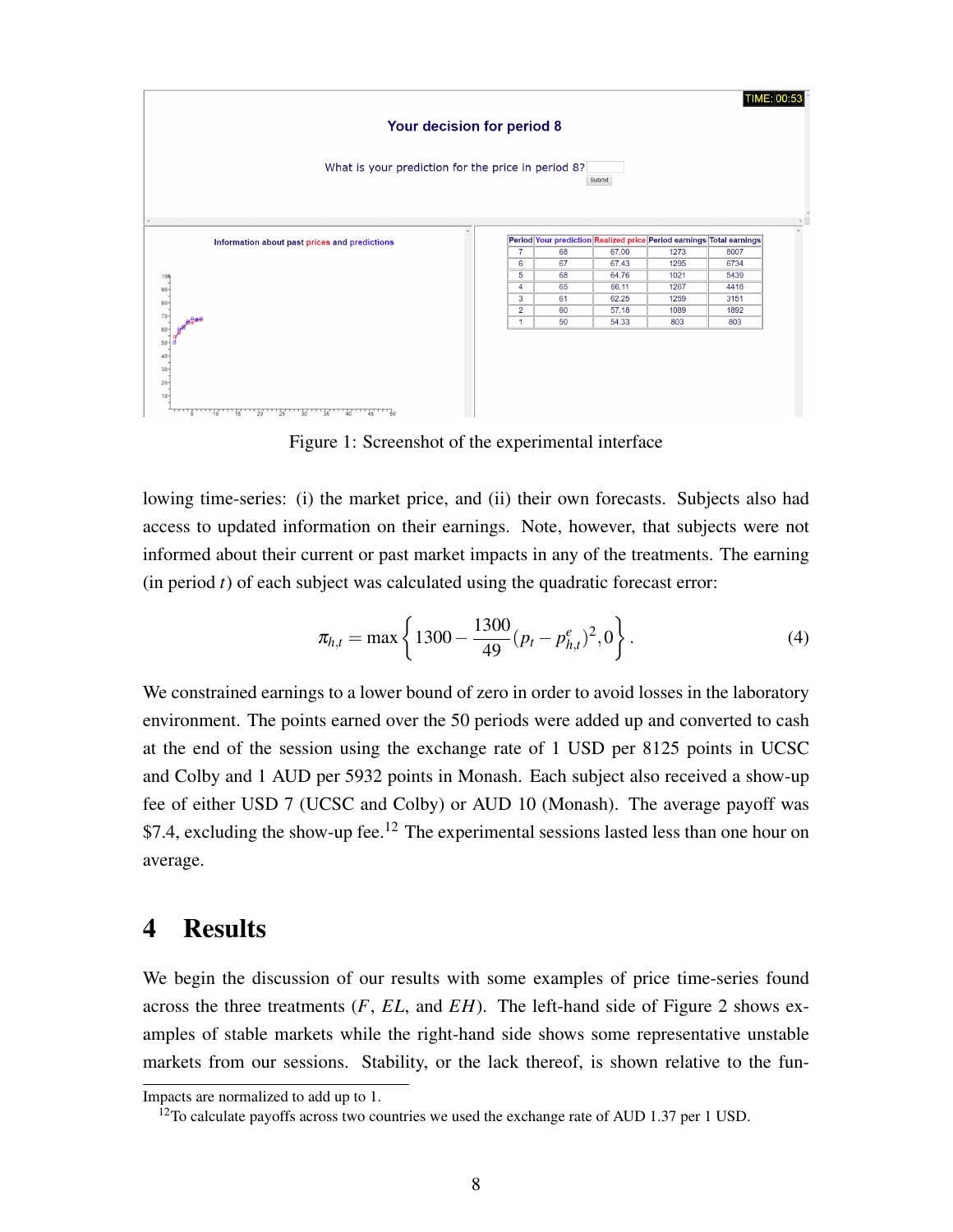

Figure 2: A subset of price market results by treatment (rows) and stability (columns).

damental value, which is depicted as a horizontal line at  $60$  in each plot.<sup>13</sup> Solid lines correspond to the market price while dotted lines represent subjects' forecasts.

For the most part, market prices do not appear to deviate too far from the fundamental price, even in unstable groups in *F* and *EL* treatments (panels (a)-(d)).<sup>14</sup> In contrast, insta-

<sup>&</sup>lt;sup>13</sup>See Appendix A for the figures from all 29 groups. Beside price plots we also report the time series of impacts for *EL* and *EH* groups.

<sup>14</sup>We should note that in the unstable example of the *EL* treatment (panel (d)), the deviation from the fundamental value in the later periods appears to be due to a typo. A subject whose forecast was assigned a relatively high impact entered a forecast of 602.8 in period 36. This caused a large price jump, breaking the pattern of what appeared to be an oscillating convergence to the fundamental price until period 36. That subject's impact dropped to zero for the subsequent periods. A similar phenomenon occurred in group *EL*8 as well.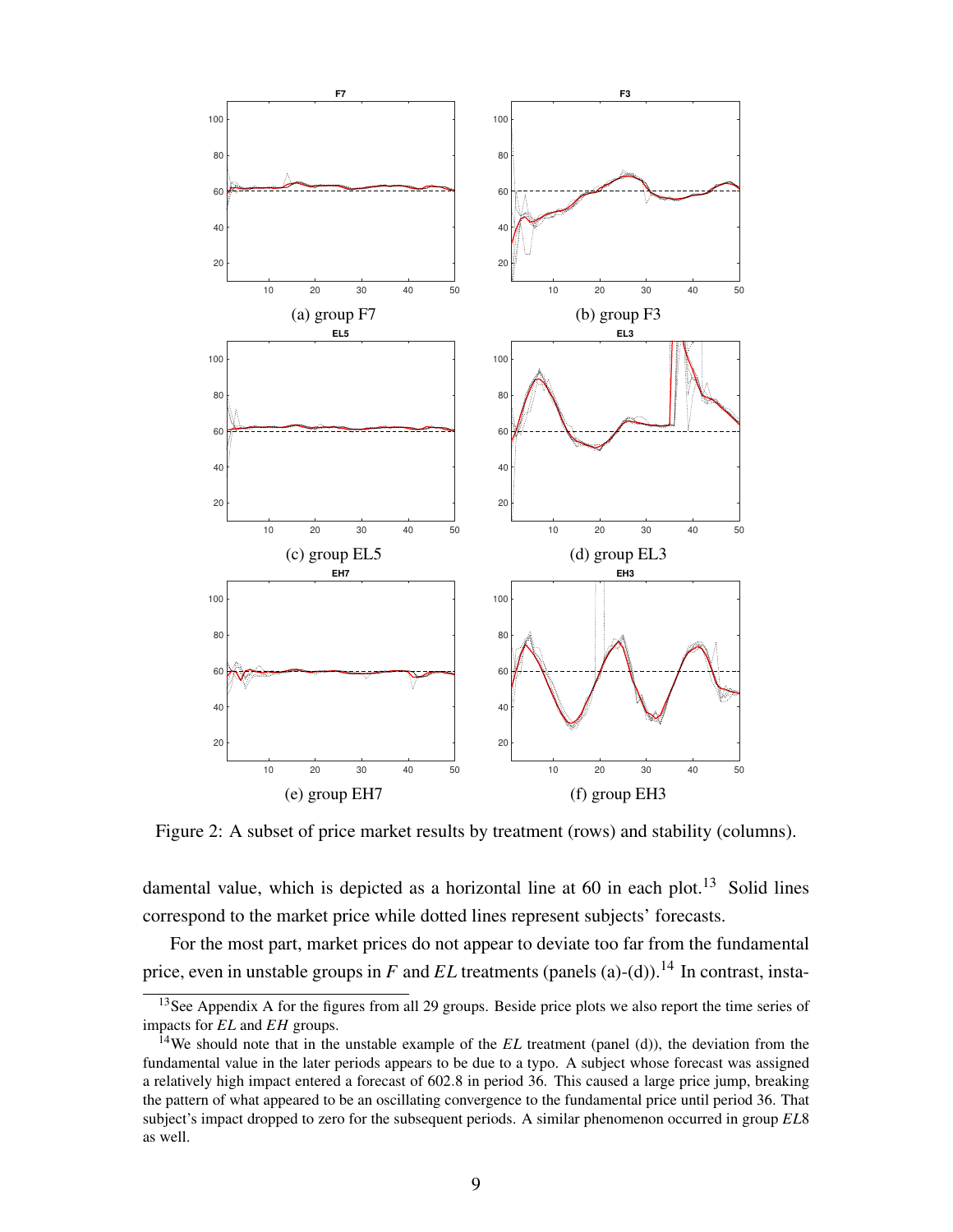|       |    | groups |       |       |           |       |       |       |        |       |      |
|-------|----|--------|-------|-------|-----------|-------|-------|-------|--------|-------|------|
|       |    |        | 2     | 3     | 4         | 5     | 6     | 7     | 8      | 9     | 10   |
|       | F  | 2.82   | 7.03  | 5.01  | 2.65      | 0.87  | 4.64  | 0.99  | 3.38   | 2.80  | -    |
| std   | EL | 1.03   | 4.54  | 20.14 | 2.34      | 0.73  | 3.35  | 2.93  | 31.36  | 5.42  | 0.88 |
|       | EH | 12.55  | 1.25  | 13.96 | 2.75      | 10.48 | 0.92  | 0.96  | 2.26   | 8.33  | 0.90 |
|       | F  | 11.37  | 24.38 | 19.33 | .42<br>11 | 3.57  | 20.38 | 4.91  | 11.95  | 12.07 |      |
| range | EL | 4.79   | 15.11 | 95.94 | 8.10      | 3.74  | 15.11 | 13.98 | 101.43 | 20.69 | 4.12 |
|       | EH | 53.31  | 5.47  | 45.51 | 9.52      | 34.00 | 3.05  | 4.36  | 10.07  | 35.99 | 4.16 |
|       | F  | 0.04   | 0.09  | 0.07  | 0.04      | 0.01  | 0.06  | 0.01  | 0.04   | 0.03  |      |
| RADm  | EL | 0.01   | 0.07  | 0.2   | 0.03      | 0.01  | 0.04  | 0.04  | 0.32   | 0.07  | 0.01 |
|       | EH | 0.18   | 0.02  | 0.23  | 0.04      | 0.16  | 0.01  | 0.01  | 0.03   | 0.1   | 0.01 |

Table 2: Standard deviation of market price (std), price range and relative absolute deviation from the mean price (RADm) for each group.

bility in *EH* appears to be qualitatively different relative to the two other treatments. Unstable groups in *EH* show persistent and large fluctuations as compared to *EL* and *F* (and also to other LtF experiments which studied one-period-ahead forecasts, e.g. Heemeijer et al., 2009 and Bao et al., 2017). Panel (f) shows that endogenous impacts may mitigate the effect of typos: In period 20, one subject submitted a forecast of 583 without affecting market dynamics due to the subject's insignificant impact during that period. In general, the data across all three treatments in this study supports findings from previous LtF experiments, suggesting persistent deviations from the fundamental price and a high level of coordination in subjects' expectations.

Before formalizing our first result, it is important to explain how we identify stability, or the lack of it. We focus on three measures: (i) market price standard deviation (std), (ii) market price range, and (iii) relative absolute deviation from the mean price (RADm), defined as  $\frac{1}{40}$ 50  $\sum_{t=11}$ 1  $\frac{1}{\bar{p}}$ | $p_t - \bar{p}$ |, where  $\bar{p}_t$  is the average price in these 40 periods. Table 2 presents the instability measures, using the data from the last 40 periods in each market to control for learning effects. We rank the groups according to the score for each measure and then aggregate the rankings across all measures. Finally, we compare this ranking with the price time-series to identify the first unstable group.<sup>15</sup> Table 3 gives an overview about the number of stable and unstable groups for each treatment. We end up with a

<sup>15</sup> This process results in the following ranking, beginning with the most stable group: *EL*5, *F*5, *EL*10, *EH*10, *EH*6, *EH*7, *EL*1, *F*7, *EH*2, *EL*4, *EH*8, *EH*4, *F*4, *F*9, *F*1, *EL*7, *F*8, *EL*6, *EL*2, *F*6, *F*3, *EL*9, *F*2, *EH*9, *EH*5, *EH*1, *EH*3, *EL*3, *EL*8. Based on the time series of prices the first nine groups, sorted by treatment (*F*5, *F*7, *EL*1, *EL*5, *EL*10, *EH*2, *EH*6, *EH*7 and *EH*10), are clearly stable. These groups were found to be the most stable according to each of the three instability measures. The next group in our rankings, *EL*4, has substantially lower instability scores than the last stable group, *EH*2. We also categorize the following six groups (*F*1, *F*4, *F*9, *EL*4, *EH*4 and *EH*8) as stable: For the most part, these six groups either (i) show a converging pattern in the second half of the experiment, or (ii) appear to exhibit typos (or experimentation) which cause a small perturbation in an otherwise stable pattern. The remaining 14 groups (*F*2, *F*3, *F*6, *F*8, *EL*2, *EL*3, *EL*6, *EL*7, *EL*8, *EL*9, *EH*1, *EH*3, *EH*5 and *EH*9) are classified as unstable.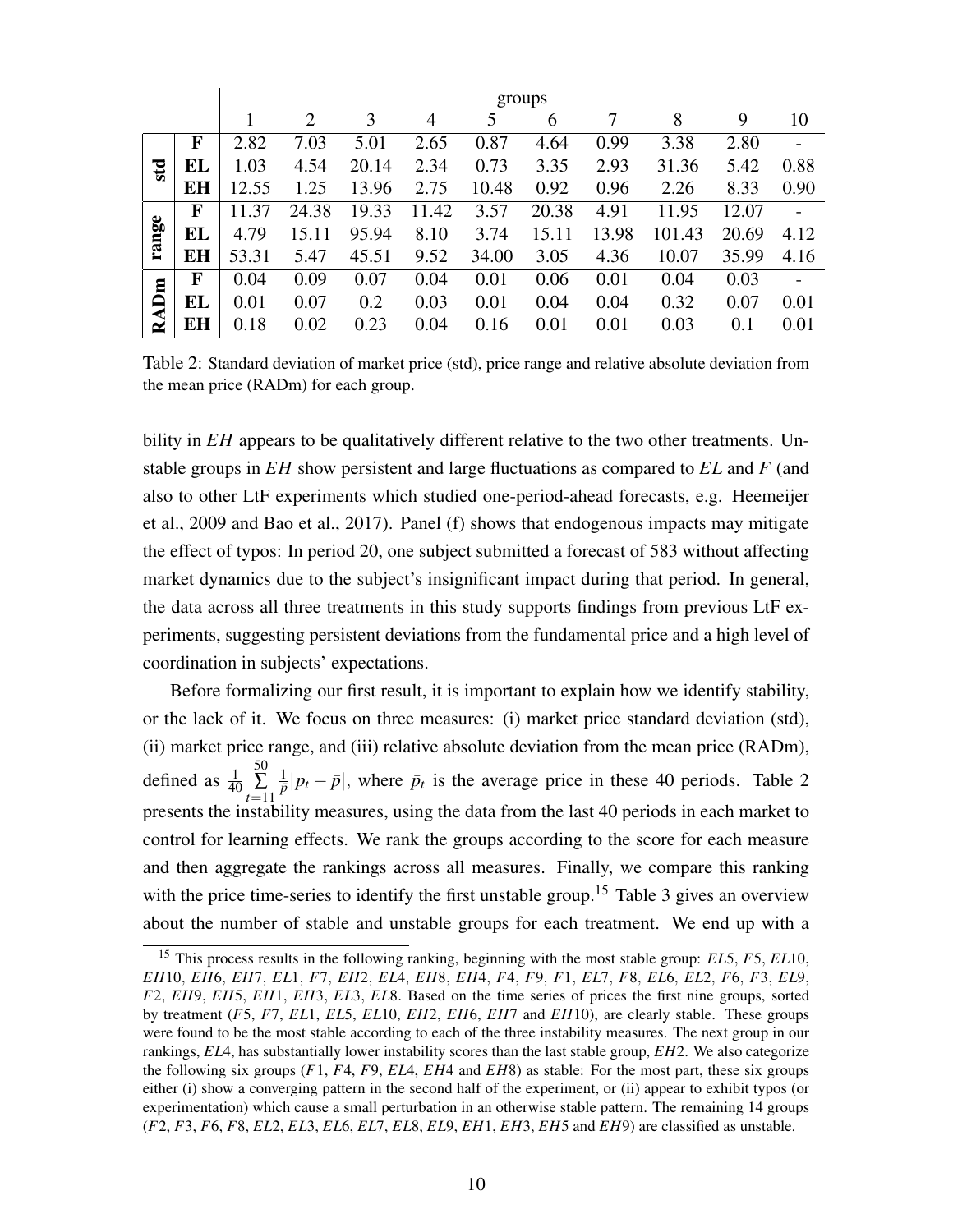|          |  | EН | total |
|----------|--|----|-------|
| stable   |  |    |       |
| unstable |  |    |       |

Table 3: Distribution of stable and unstable groups.



Figure 3: Scatter plot of price dispersion against impact dispersion.

relatively balanced number of stable and unstable groups in each treatment.<sup>16</sup> Using these definitions, we analyze the effect of endogenous impacts on stability and mispricing across the three treatments.

We begin our analysis by looking at the relationship between price dispersion and impact dispersion, as presented in Figure  $3<sup>17</sup>$ . The black circles, red diamonds and green squares correspond to treatments *F*, *EL* and *EH*, respectively. The dashed line separates stable and unstable groups. According to Figure 3, *F* markets appear to be more homogeneous in terms of price dispersion, relative to the *EL* and *EH* markets. Moreover, the stability ranking in footnote 15 shows that *F* groups generally hold middle ranks whereas the ranks of *EL* and *EH* groups are more extreme. This suggests that stable groups in *EL* and *EH* tend to be more stable than *F* groups and the opposite holds for unstable groups. Let us also remark that the very high price dispersion in two *EL* groups is caused by typos.

If we concentrate on stable groups only, then we find that there is no substantial difference in (i) the number of stable groups across treatments (five in *F*, four in *EL* and six in  $EH$ <sup>18</sup> and (ii) the price dispersion of stable groups. Therefore, endogenous impacts do not appear to have an effect on stability for this sub-sample. Notice that in each treatment, the dispersion of impacts among stable groups is lower than in unstable groups. In par-

<sup>&</sup>lt;sup>16</sup>We do not observe systematic differences between locations. Stable as well as unstable markets occur in all three labs.

 $17$ Price dispersion is measured as the standard deviation of the market price over the last 40 periods. To calculate impact dispersion we use the standard deviation of impacts for each period separately and consider the average of these standard deviations over the last 40 periods.

<sup>18</sup>The differences are larger if we focus only on the first nine clearly stable groups: two in *F*, three in *EL* and four in *EH*. However, these differences are not statistically significant.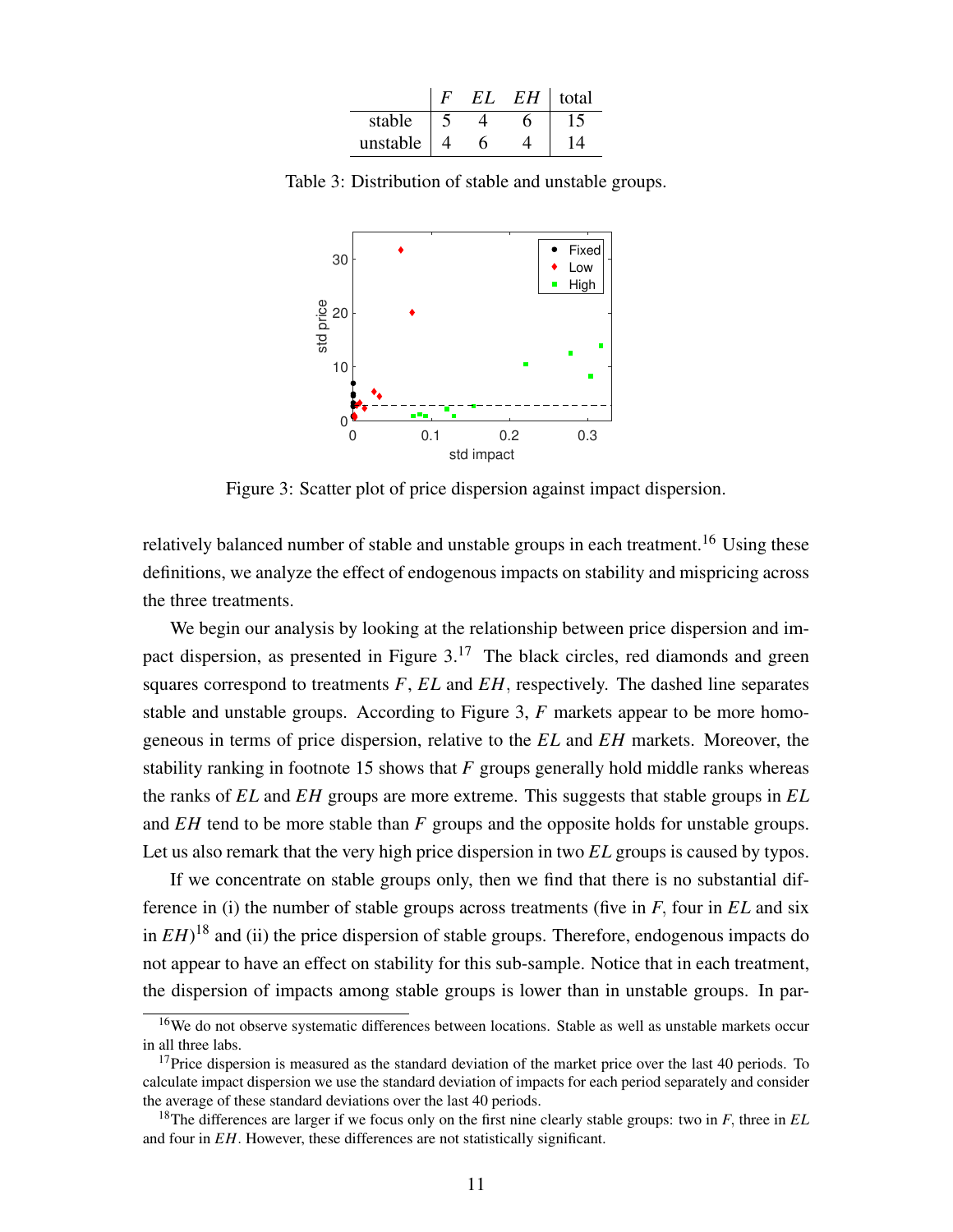|            |       |       | $F$ vs. EL F vs. EH EL vs. EH F vs. E |       |
|------------|-------|-------|---------------------------------------|-------|
| all groups | 0.991 | 0.435 | 0.988                                 | 0.632 |
| stable     | 0.202 | 0.359 | 0.586                                 | 0.189 |
| unstable   | 0.587 | 0.018 | 0.236                                 | 0.128 |

Table 4: P-values for the Kolmogorov-Smirnov test comparing treatments using the standard deviation of prices.

ticular, the standard deviation of impacts for stable groups in *EL* is close to zero. When we restrict our sample to unstable groups only, we find price dispersion to increase under endogenous impacts. For example in *EH*, the standard deviation of price is consistently around ten in unstable groups, compared to less than five for stable groups. This suggests that endogenous impacts may have a destabilizing effect relative to our control treatment *F*, and leads us to our first formal result.

Result 1. *Endogenous impacts do not affect price dispersion in stable groups. In unstable groups, endogenous impacts with high sensitivity are destabilizing.*

While endogenous impacts do not affect the number of stable markets or price dispersion within markets when the market is already relatively stable, in unstable markets price dispersion is significantly larger when  $\beta$  is high (*EH* treatment).

We also compare price dispersion across the three treatments using a Kolmogorov-Smirnov test.<sup>19</sup> Table 4 presents the  $p$ -values.<sup>20</sup> The first row shows that there are no stability differences between treatments when we use all groups. Similarly, when we constrain the sample to stable groups only, we do not find differences in stability. Therefore, our results do not support Hypothesis 1A and we can conclude that stable groups are not more stable under endogenous impacts. If we look at the third row of Table 4, we find evidence of greater price dispersion in  $EH$  groups relative to  $F$  groups ( $p = 0.018$ ). In this case, price dispersion increases by  $126$  percent.<sup>21</sup> Therefore, we find some evidence in support of Hypothesis 1B and can conclude that unstable groups become more unstable under endogenous impacts when  $β$  is high enough.

To evaluate the extent of mispricing across our three treatments, we adopt a standard bubble indicator (Stöckl et al., 2010), the relative absolute deviation from the fundamental price (RAD) or  $\frac{1}{40}$ 40 50  $\sum_{t=11}$ |*p<sup>t</sup>* −60| 60 . Table 5 reports the RAD values for each group, while Figure 4 illustrates the relationship between mispricing, using RAD values, and impact

 $19$ The other two instability measures discussed in the beginning of this section lead to similar conclusions.

 $^{20}$ In line with our hypotheses, we use one-sided tests to compare treatment *F* with *EL*, *F* with *EH*, and *F* with *E* (*EL* and *EH* pooled) separately for stable and unstable groups. We use two-sided tests to compare *EL* with *EH* groups and in all tests where we do not distinguish stable and unstable groups. As observations correspond to groups, the number of observations can be found in Table 3.

<sup>&</sup>lt;sup>21</sup>For unstable groups the average standard deviation is 5.01 in treatment *F* whereas it is 11.33 in *EH*.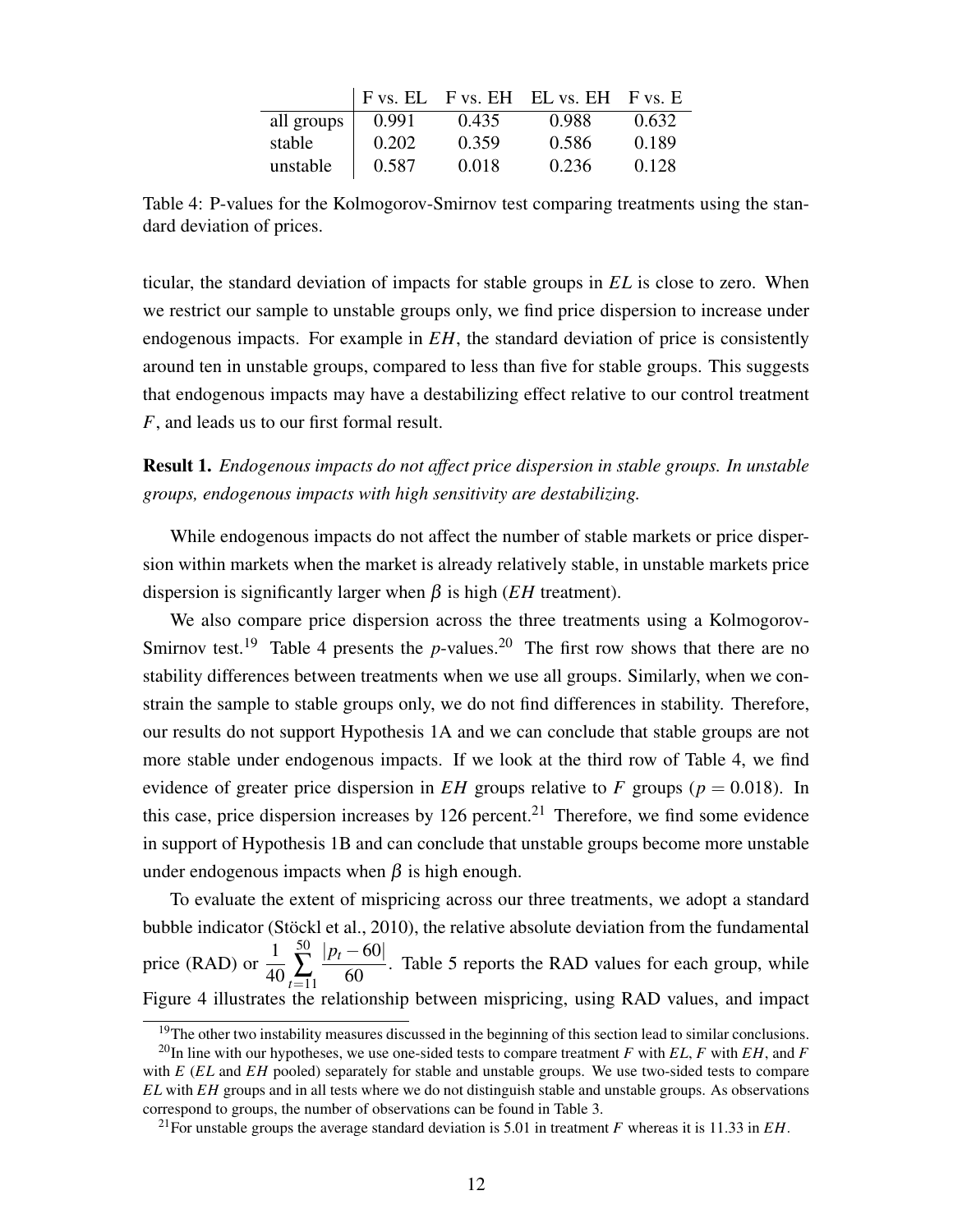|   | groups |  |                                                          |  |  |  |  |  |                |     |
|---|--------|--|----------------------------------------------------------|--|--|--|--|--|----------------|-----|
|   |        |  | 1 2 3 4 5 6 7 8                                          |  |  |  |  |  | $\overline{Q}$ | -10 |
| F |        |  | $0.04$ 0.16 0.07 0.08 0.06 0.09 0.04 0.07 0.03 -         |  |  |  |  |  |                |     |
|   |        |  | EL   $0.02$ 0.07 0.23 0.05 0.03 0.04 0.04 0.29 0.09 0.02 |  |  |  |  |  |                |     |
|   |        |  | EH 0.18 0.07 0.23 0.04 0.16 0.01 0.02 0.05 0.11 0.03     |  |  |  |  |  |                |     |

Table 5: Mispricing (RAD) in each group. Stable groups are denoted with bold values.



Figure 4: Scatter plot of mispricing (RAD) against impact dispersion.

dispersion. Empty shapes denote stable groups across different treatments, while shaded shapes represent unstable groups. We use different colors to denote our treatments, where black, red and green correspond to *F*, *EL*, and *EH*, respectively.

If we focus only on stable groups, we find that *EL* leads to less mispricing relative to *F*. Treatment *EH* also seems to result in lower RAD values compared to *F*, but the difference is less pronounced. For unstable groups, we do not observe a clear difference between *F* and *EL* groups. However, the data suggests that relative to *F*, the *EH* groups exhibit greater mispricing. To formally test these observations, we perform Kolmogorov-Smirnov tests.

Result 2. *In stable groups, mispricing is lower under endogenous impacts compared to fixed impacts.*

We find that in stable groups endogenous impacts help reduce the extent of mispricing. Unstable groups, on the other hand, exhibit similar levels of mispricing across all treatments. Table 6 summarizes the p-values for the Kolmogorov-Smirnov tests. Similar to our results for stability, the test does not indicate any differences between treatments when we use all groups in our analysis. If we restrict our sample to stable groups, we find that mispricing is lower (at the 10 percent significance level) in  $EL$  relative to  $F$  ( $p = 0.082$ ), and in the pooled endogenous treatment *E* relative to  $F$  ( $p = 0.091$ ). In case of *EL*, mispricing is reduced by about 2 percentage points compared to *F* and the improvement is about 1.5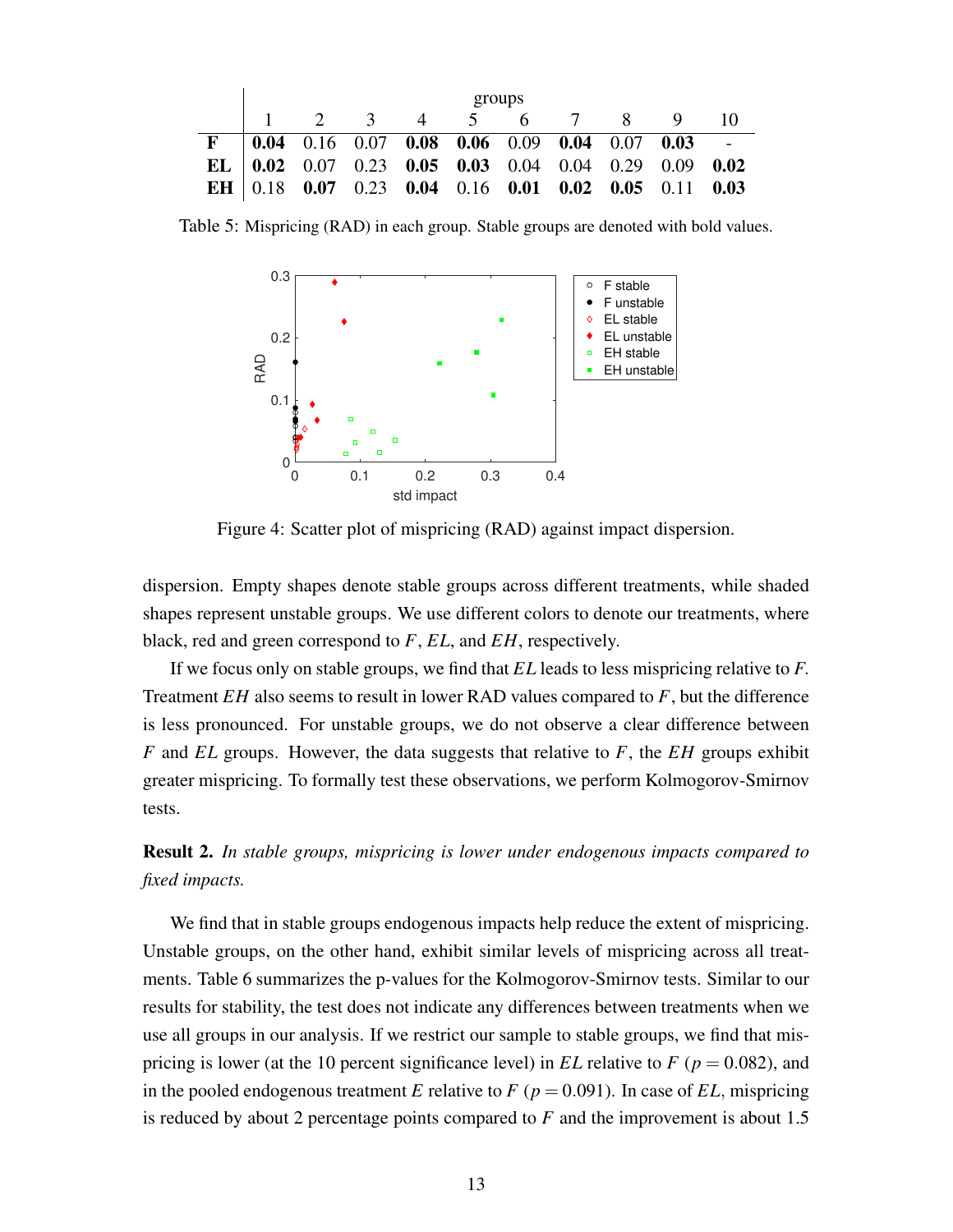|            |       |       | F vs. EL F vs. EH EL vs. EH F vs. E |       |
|------------|-------|-------|-------------------------------------|-------|
| all groups | 0.787 | 0.787 | 0.988                               | 0.632 |
| stable     | 0.082 | 0.256 | 0.799                               | 0.091 |
| unstable   | 0.587 | 0.105 | 0.236                               | 0.314 |

Table 6: P-values for the Kolmogorov-Smirnov test comparing mispricing (RAD) across treatments.

percentage points in the merged endogenous treatment.<sup>22</sup> We do not find a significant difference across treatments when we analyze only unstable groups. Therefore, our findings suggest evidence in support of Hypothesis 2A but not for Hypothesis 2B.

As noted earlier, the LtF literature has found substantial evidence for coordination of expectations. Therefore, as our next step, we analyze whether endogenous impacts affect the coordination of subjects' forecasts, using the forecast error decomposition proposed by Hommes et al. (2005). The average individual error (IE) for a group is defined as  $\frac{1}{240}$  $\sum_{h,t}$  $\left(p_{h,t}^e - p_t\right)^2$ , where  $p_t$  is the price in period *t* (*t* = 11,...,50) and  $p_h^e$  $_{h,t}^e$  is subject *h*'s ( $h = 1, \ldots, 6$ ) price forecast for period *t*. Thus, IE is the average of the quadratic forecast errors across time and subjects, belonging to a particular group. This error can be decomposed into two parts, the average dispersion error (DE) and the average common error (CE). DE measures how close individual forecasts are to the group average and can be written as  $\frac{1}{240} \sum_{h,t}$  $\left(p_{h,t}^e - \bar{p}_t^e\right)^2$ , where  $\bar{p}_t^e$  is the average price forecast for period *t*. CE, computed as  $\frac{1}{40} \sum_{t}$  $(\bar{p}_t^e - p_t)^2$ , measures the group average forecast error.<sup>23</sup>

Since the terms above use squared errors, they are quite sensitive to outliers. For this reason, we remove them in order to obtain a more accurate measure of coordination. A forecast is considered an outlier if it deviates too much from the latest price, taking into account the direction of the price change. More specifically, if the price was increasing in the previous period, then the forecast for the current period will be considered an outlier if it is at least (i) 25% higher than the previous price, or (ii) 5% lower than the previous price. Formally, *p e*  $_{h,t}^e$  is an outlier if  $p_{h,t}^e \notin (0.95p_{t-1}, 1.25p_{t-1})$ . Similarly, if the price in the previous period was decreasing, then the forecast for the current period will be considered an outlier if  $p_{h,t}^e \notin (0.75p_{t-1}, 1.05p_{t-1})$ . Finally, if the price did not change in the previous period, then a forecast will considered to be an outlier if  $p_{h,t}^e \notin (0.75p_{t-1}, 1.25p_{t-1})$ .<sup>24</sup>

<sup>22</sup>The exact values of mispricing for the three treatments in question are 0.0504 in *F*, 0.0315 in *EL* and 0.0342 in *E*.

<sup>&</sup>lt;sup>23</sup>When someone fails to submit a forecast in the time given, that 'forecast' is not considered in the average individual and dispersion errors (i.e. the error is entered as zero and we divide by a number less than 240). The definition of the dispersion error is also slightly modified.

<sup>24</sup>Using this rule we remove 1.9%, 1.0% and 1.0% of the forecasts in treatments *F*, *EL* and *EH*, respectively.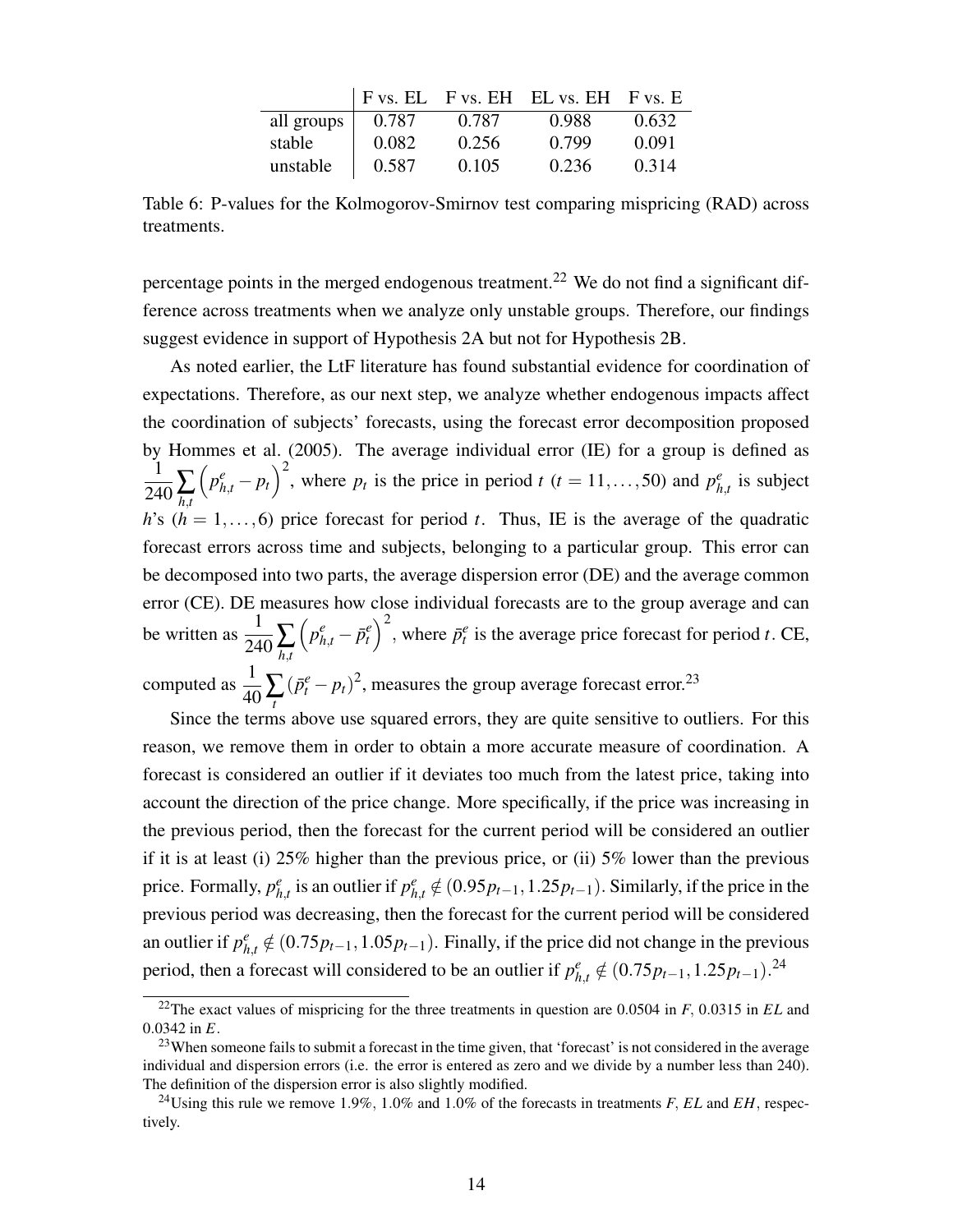| group           | individual error | dispersion error        | common error |
|-----------------|------------------|-------------------------|--------------|
| F1              | 2.05             | $\overline{0.09} (4\%)$ | 1.95(95%)    |
| F2              | 9.04             | 2.39(26%)               | 6.65(74%)    |
| F <sub>3</sub>  | 1.31             | 0.89(68%)               | 0.42(32%)    |
| F4              | 1.97             | $0.21(11\%)$            | 1.75(89%)    |
| F <sub>5</sub>  | 0.67             | $0.13(19\%)$            | 0.54(81%)    |
| F <sub>6</sub>  | 5.30             | 0.73(14%)               | 4.57(86%)    |
| F7              | 0.58             | 0.27(47%)               | 0.31(53%)    |
| F <sub>8</sub>  | 1.55             | 1.20(77%)               | 0.35(23%)    |
| F <sub>9</sub>  | 0.67             | $0.24(36\%)$            | 0.43(64%)    |
| EL1             | 0.34             | $0.04(12\%)$            | 0.30(88%)    |
| EL <sub>2</sub> | 2.67             | 0.76(28%)               | 1.90(71%)    |
| EL3             | 162.85           | 3.74(2%)                | 159.12 (98%) |
| EL4             | 1.06             | 0.25(24%)               | 0.81(76%)    |
| EL <sub>5</sub> | 0.38             | $0.08(21\%)$            | 0.30(79%)    |
| EL6             | 0.49             | 0.13(27%)               | 0.36(73%)    |
| EL7             | 2.37             | $0.21(9\%)$             | 2.17(92%)    |
| EL8             | 180.96           | 4.28 $(2\%)$            | 176.68 (98%) |
| EL9             | 3.62             | 0.72(20%)               | $2.90(80\%)$ |
| <b>EL10</b>     | 0.36             | 0.06(17%)               | 0.30(83%)    |
| EH1             | 28.42            | 4.30(15%)               | 24.12 (85%)  |
| EH <sub>2</sub> | 0.39             | 0.05(13%)               | $0.35(90\%)$ |
| EH <sub>3</sub> | 7.82             | 3.48(45%)               | 4.34(55%)    |
| EH4             | 0.99             | 0.55(56%)               | $0.44(44\%)$ |
| EH <sub>5</sub> | 1.29             | $0.51(40\%)$            | $0.78(60\%)$ |
| EH <sub>6</sub> | 0.37             | $0.07(19\%)$            | 0.29(78%)    |
| EH7             | 0.74             | 0.44(59%)               | $0.31(42\%)$ |
| EH <sub>8</sub> | 0.75             | 0.41(55%)               | $0.33(44\%)$ |
| EH <sub>9</sub> | 2.44             | $1.00(41\%)$            | 1.45(59%)    |
| <b>EH10</b>     | 0.44             | 0.12(27%)               | 0.32(73%)    |

Table 7: Forecast error decomposition for the groups. Stable groups are denoted with bold values.

Table 7 presents the forecast error decomposition for each group. We can see that for each treatment the individual error is lower in stable groups. On average, the dispersion error accounts for less than 50 percent of the individual error. The dispersion error is also lower in *EL* compared to the other two treatments, thus suggesting that forecasts are more coordinated in *EL*. We test whether the difference in dispersion error between treatments is significant, and find that for *F* and *EL* the p-value is 0.230, using two-sided Kolmogorov-Smirnov test (all groups). For *EL* and *EH*, we find the difference to be significant at the 10 percent level ( $p = 0.052$ ): The dispersion error accounts for a smaller share of the individual error in *EL* than in *EH*.

We also compute an alternative measure of coordination using the standard deviation of forecasts (computed as the median value for the last 40 periods), which we summarize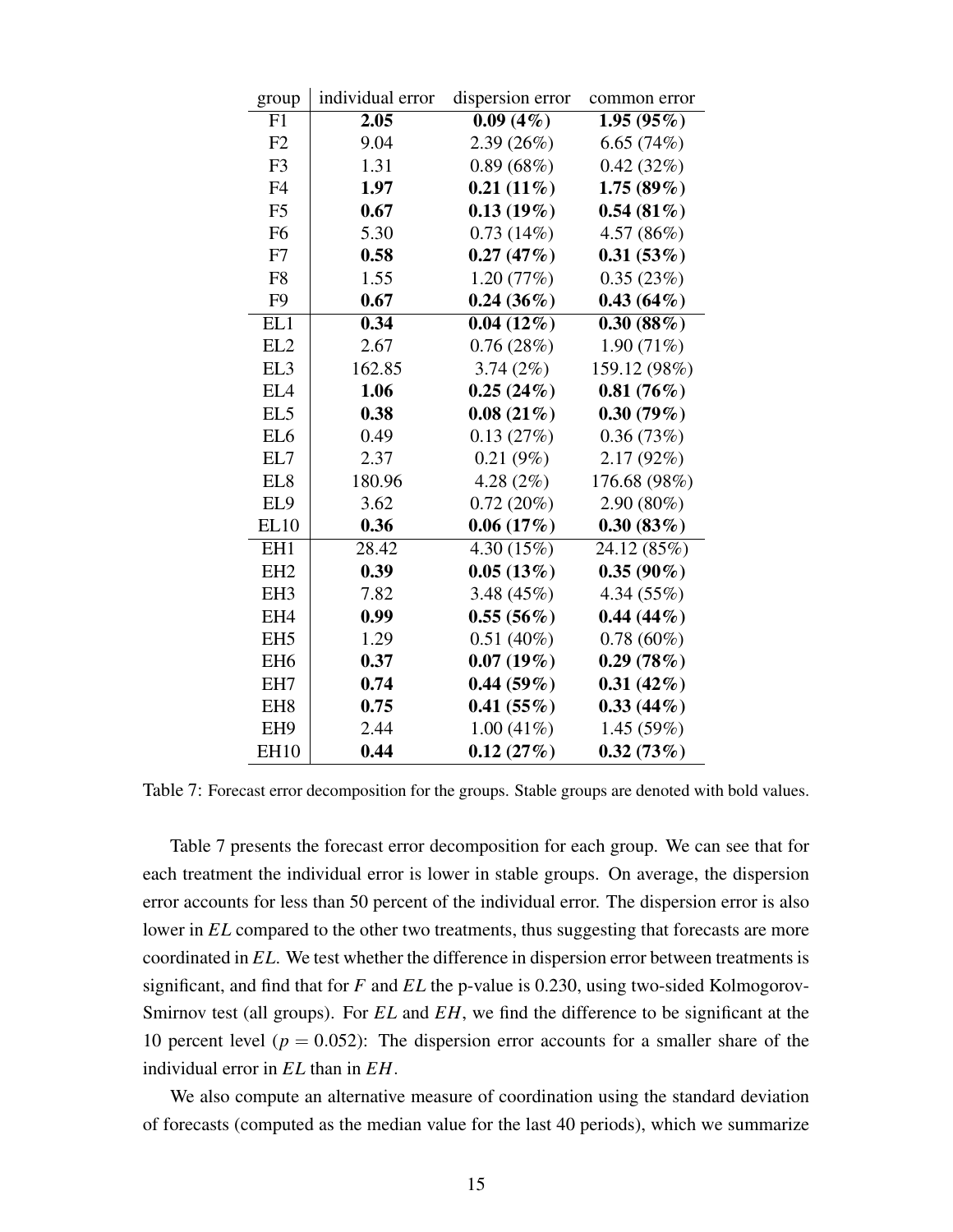| groups |  |  |  |  |  |  |                                                               |  |  |
|--------|--|--|--|--|--|--|---------------------------------------------------------------|--|--|
|        |  |  |  |  |  |  | 1 2 3 4 5 6 7 8 9 10                                          |  |  |
|        |  |  |  |  |  |  | $\mathbf{F}$   0.20 1.52 0.45 0.31 0.27 0.53 0.21 0.51 0.35 - |  |  |
|        |  |  |  |  |  |  | EL   $0.17$ 0.72 1.06 0.29 0.21 0.26 0.31 0.44 0.60 0.17      |  |  |
|        |  |  |  |  |  |  | EH   1.10 0.17 1.74 0.42 0.58 0.20 0.25 0.26 0.88 0.21        |  |  |

Table 8: Standard deviation of forecasts per group. Stable groups are denoted with bold values.

in Table 8. A Kolmogorov-Smirnov test confirms that there is no substantial difference across treatments. Therefore, we conclude that endogenous impacts do not lead to any significant differences in the coordination of forecasts. This leads us to the last formal result of our study.

Result 3. *Subjects highly coordinate their forecasts across all treatments.*

We confirm that a high level of coordination in forecasts is a robust and general feature of LtF experiments with positive feedback.

Finally, we investigate how subjects make forecasts by estimating a linear forecasting rule for each individual. We observe a general trend-following pattern in each treatment, with insignificant differences between treatments. Thus, endogenizing impacts does not seem to affect how subjects make forecasting decisions. In particular, subjects do not try to use their market impact to manipulate prices. Detailed results can be found in Appendix B.

## 5 Discussion

In this paper we extend the LtF asset-pricing experiment by allowing the subject impact on the market price to evolve endogenously, based on past forecast accuracy. Our environment captures some competitive features of financial markets where more successful fund managers attract more investors. The experimental design includes three treatments, which vary the importance of past forecast accuracy: (i) fixed impact  $(F)$ , (ii) low sensitivity (*EL*) and (iii) high sensitivity (*EH*). Impacts evolve according to the discrete choice model while the sensitivity is captured by the intensity of choice parameter. This last parameter is important because it affects the number of influential forecasters in the market and therefore the degree of competition.

Our experimental results show that the effect of endogenous impacts depends on sensitivity to past forecast accuracy as well as on how stable the market is. When markets are stable, impacts with low sensitivity do not mitigate price dispersion but they do reduce mispricing by about two percentage points compared to the fixed-impact treatment. In unstable groups, we find a destabilizing effect: Price dispersion is significantly larger under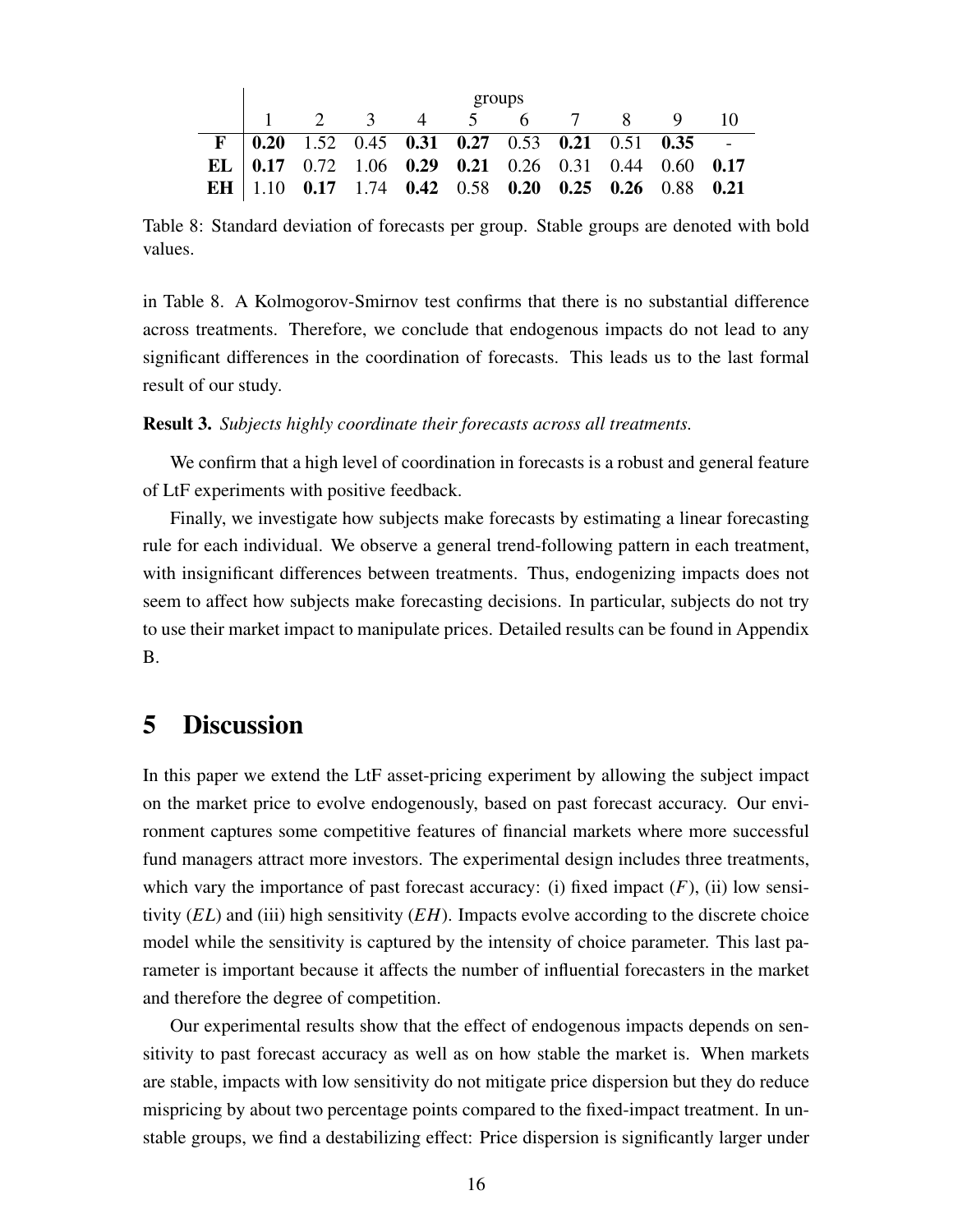high sensitivity than under fixed impacts. Overall, endogenizing impacts does not affect the number of stable markets.

The most crucial assumption of our study is that market impacts depend on forecasters' past performance. There is extensive evidence on how past performance by money managers predicts fund flows (see Agarwal et al., 2018). We assume that our myopic investors focus on short-term forecaster performance by using the last three periods.<sup>25</sup> If instead we used a longer time horizon, then our endogenous impacts would become equal because subjects highly coordinate their expectations and cumulative forecast errors are similar across all subjects. In contrast, considering a shorter time horizon could result in erratic behavior of market impacts.

Impacts could also be derived from (risk-adjusted) profits from trade rather than on forecast errors. De Long et al. (1990) show that market outcomes may be affected by the choice of performance measures. In our setup it is reasonable to use risk-adjusted profits as (mean-variance) investors care about risk in the asset-pricing model. Furthermore, Hommes (2001) demonstrates that forecast errors are equivalent (up to a constant) to risk adjusted profits. Therefore we expect our results to be robust with respect to other performance measures. Given the equivalence between risk adjusted profits and forecast errors, we prefer to employ the latter which consistently determines both subject impact and payoff.

Our design can easily be extended to study how endogenizing impacts affects a negativefeedback LtF experiment (e.g. the cobweb model), where the market price depends negatively on price expectations. Experimental findings using negative feedback show that subjects' forecasts converge quite fast to the rational expectations equilibrium price, even when the market price is driven by a single forecaster (Bao and Duffy, 2016). Hence, we expect endogenous impacts, which can reduce the level of competition, to produce similar results. Further work is needed to understand the role of performance in other, more complex environments, such as the asset-pricing model with two-period ahead forecasting or learning to optimize experiments, where —instead of forecasting the price— subjects directly decide how many assets to buy or how much to produce.

## Acknowledgments

We are very grateful to Morgan Grant and Luka Kocic at UC Santa Cruz, and to Allen Ma and Sam Burch at Colby College for the support received running our sessions. This study received IRB approval from Colby College and Monash University (MUHREC ap-

 $^{25}$ Greenwood and Shleifer (2014) finds that investor expectations depend strongly on most recent market experience. In a similar manner, we assume that the forecasters' recent performance matters more for market impacts.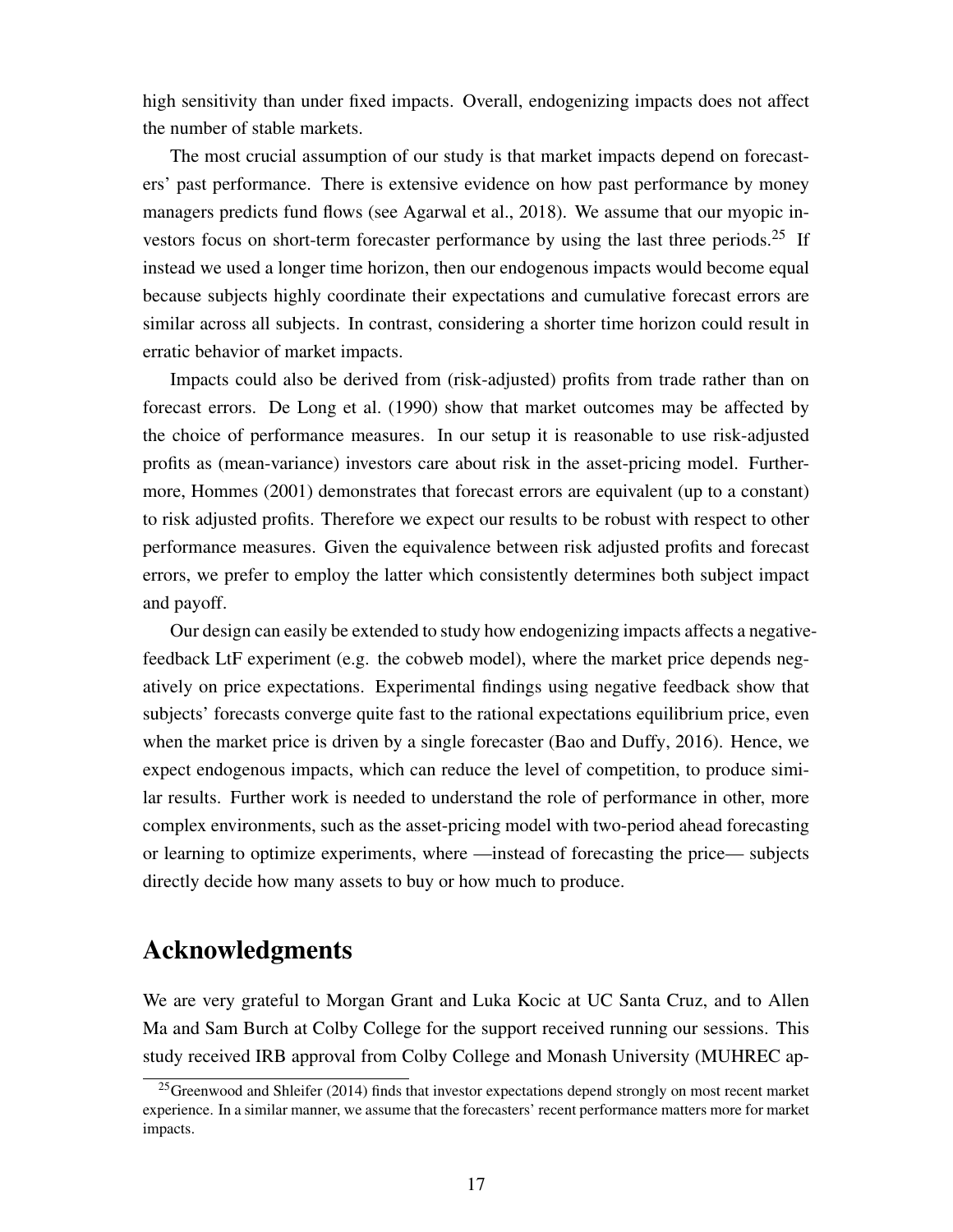proval 6592), and was supported by funds granted by Colby College, Hamilton College, University of Melbourne and Monash University. We are also grateful to John Duffy, Cars Hommes, Anita Kopányi-Peuker, and attendees of the BEAM-ABEE workshop at the University of Amsterdam for their insightful comments that help improve the manuscript. Dávid Kopányi and Jan Tuinstra acknowledge support from the ORA project "BEAM" (NWO 464-15-143) which is partly financed by the Netherlands Organization for Scientific Research (NWO).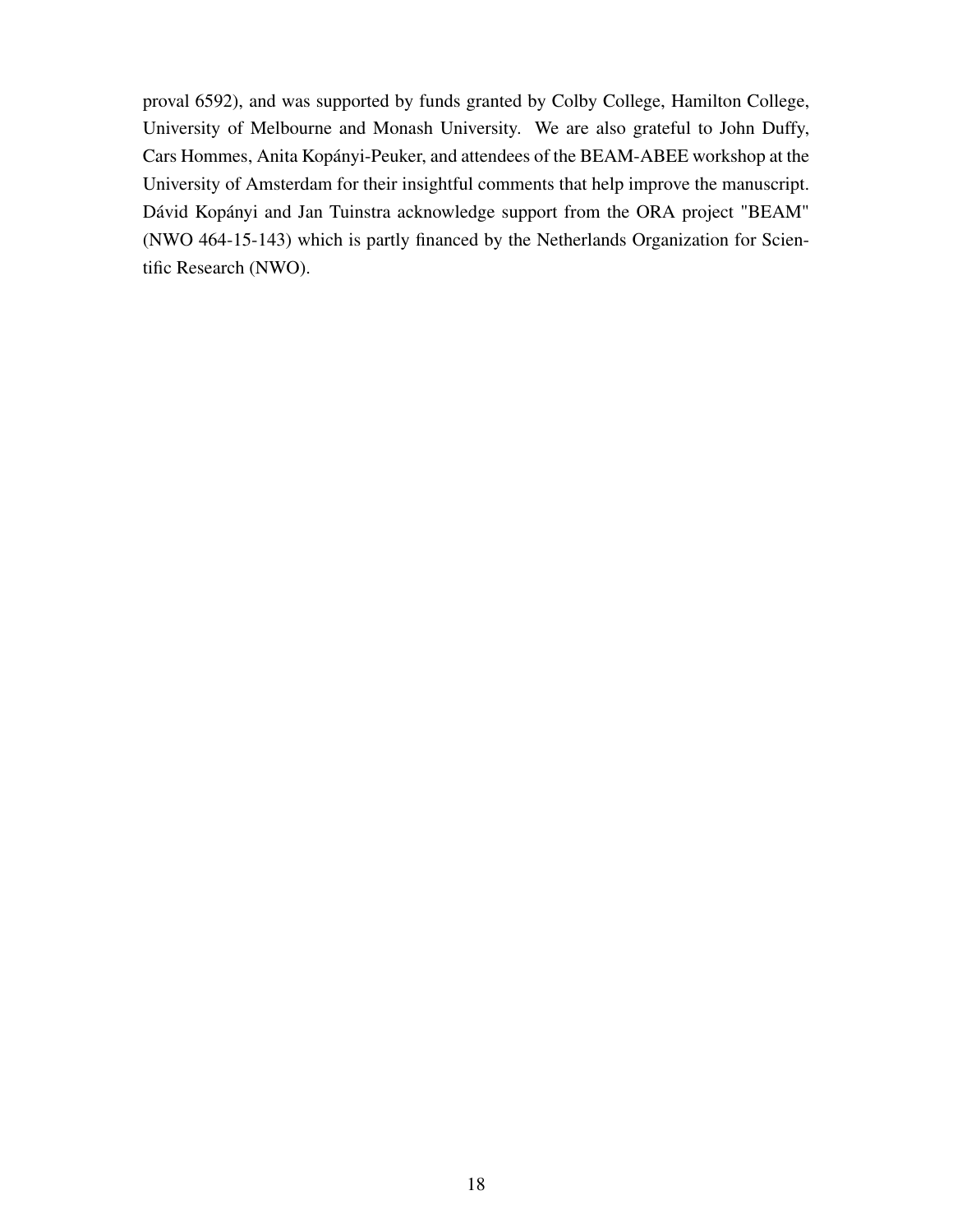# References

- Agarwal, V., Green, T. C., and Ren, H. (2018). Alpha or beta in the eye of the beholder: What drives hedge fund flows? *Journal of Financial Economics*, 127(3):417 – 434.
- Anufriev, M. and Hommes, C. (2012). Evolutionary selection of individual expectations and aggregate outcomes in asset pricing experiments. *American Economic Journal: Microeconomics*, 4(4):35–64.
- Asparouhova, E., Bossaerts, P., Čopič, J., Cornell, B., Cvitanić, J., and Meloso, D. (2015). Competition in portfolio management: theory and experiment. *Management Science*, 61(8):1868–1888.
- Bao, T. and Duffy, J. (2016). Adaptive versus eductive learning: Theory and evidence. *European Economic Review*, 83:64 – 89.
- Bao, T., Duffy, J., and Hommes, C. (2013). Learning, forecasting and optimizing: An experimental study. *European Economic Review*, 61:186–204.
- Bao, T., Hennequin, M., Hommes, C., and Massaro, D. (2016). Coordination on bubbles in large-group asset pricing experiments. CeNDEF Working paper 16-09.
- Bao, T., Hommes, C., and Makarewicz, T. (2017). Bubble formation and (in)efficient markets in learning-to-forecast and optimise experiments. *The Economic Journal*, 127(605):F581–F609.
- Bao, T., Hommes, C., Sonnemans, J., and Tuinstra, J. (2012). Individual expectations, limited rationality and aggregate outcomes. *Journal of Economic Dynamics and Control*, 36(8):1101–1120.
- Brock, W. A. and Hommes, C. H. (1998). Heterogeneous beliefs and routes to chaos in a simple asset pricing model. *Journal of Economic Dynamics and Control*, 22(8-9):1235– 1274.
- Choi, J. J., Laibson, D., and Madrian, B. C. (2009). Why does the law of one price fail? An experiment on index mutual funds. *The Review of Financial Studies*, 23(4):1405–1432.
- De Long, J. B., Shleifer, A., Summers, L. H., and Waldmann, R. J. (1990). Noise trader risk in financial markets. *Journal of Political Economy*, 98(4):703–738.
- Friedman, D. (1991). Evolutionary games in economics. *Econometrica*, 59(3):637–666.
- Greenwood, R. and Shleifer, A. (2014). Expectations of returns and expected returns. *The Review of Financial Studies*, 27(3):714–746.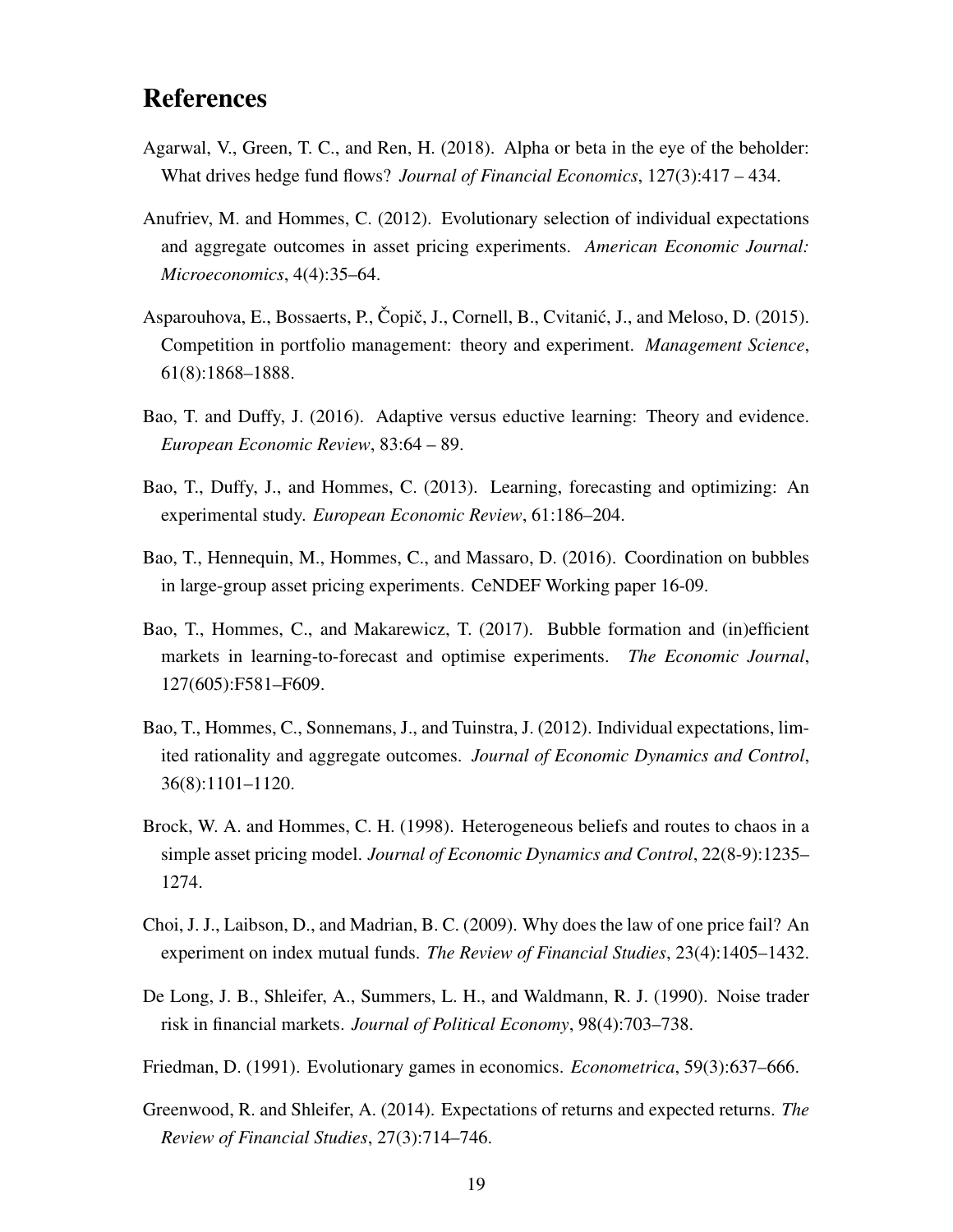- Greiner, B. (2015). Subject pool recruitment procedures: organizing experiments with ORSEE. *Journal of the Economic Science Association*, 1(1):114–125.
- Heemeijer, P., Hommes, C., Sonnemans, J., and Tuinstra, J. (2009). Price stability and volatility in markets with positive and negative expectations feedback: An experimental investigation. *Journal of Economic Dynamics and Control*, 33(5):1052–1072.
- Hommes, C. (2001). Financial markets as nonlinear adaptive evolutionary systems. *Quantitative Finance*, 1(1):149–167.
- Hommes, C. (2011). The heterogeneous expectations hypothesis: Some evidence from the lab. *Journal of Economic Dynamics and Control*, 35(1):1–24.
- Hommes, C., Kopányi-Peuker, A., and Sonnemans, J. (2018). Bubbles, crashes and information contagion in large-group asset market experiments. CeNDEF Working paper 18-05.
- Hommes, C., Sonnemans, J., Tuinstra, J., and Van de Velden, H. (2005). Coordination of expectations in asset pricing experiments. *The Review of Financial Studies*, 18(3):955– 980.
- Hommes, C., Sonnemans, J., Tuinstra, J., and Van De Velden, H. (2007). Learning in cobweb experiments. *Macroeconomic Dynamics*, 11(S1):8–33.
- Hommes, C., Sonnemans, J., Tuinstra, J., and Van de Velden, H. (2008). Expectations and bubbles in asset pricing experiments. *Journal of Economic Behavior & Organization*, 67(1):116–133.
- Marimon, R. and Sunder, S. (1993). Indeterminacy of equilibria in a hyperinflationary world: experimental evidence. *Econometrica*, 65(5):1073–1107.
- McFadden, D. (1981). Econometric models of probabilistic choice. In Manski, C. F. and McFadden, D. (editors), *Structural Analysis of Discrete Data with Econometric Applications*. MIT Press: Cambridge, MA.
- Sirri, E. R. and Tufano, P. (1998). Costly search and mutual fund flows. *The Journal of Finance*, 53(5):1589–1622.
- Stöckl, T., Huber, J., and Kirchler, M. (2010). Bubble measures in experimental asset markets. *Experimental Economics*, 13(3):284–298.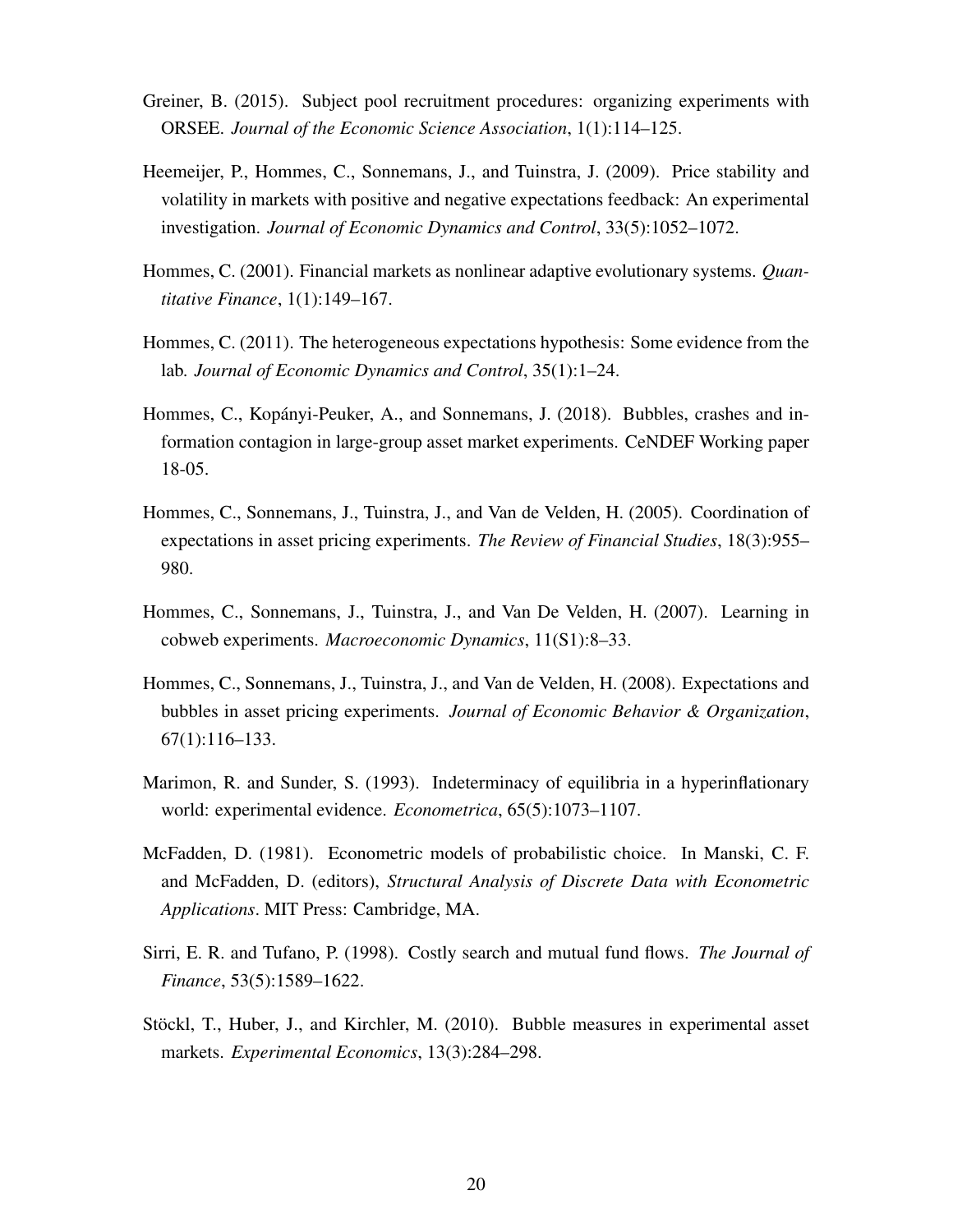# APPENDIX





# Treatment *F*

Figure 5: Time series of prices in treatment *F*, groups 1-6.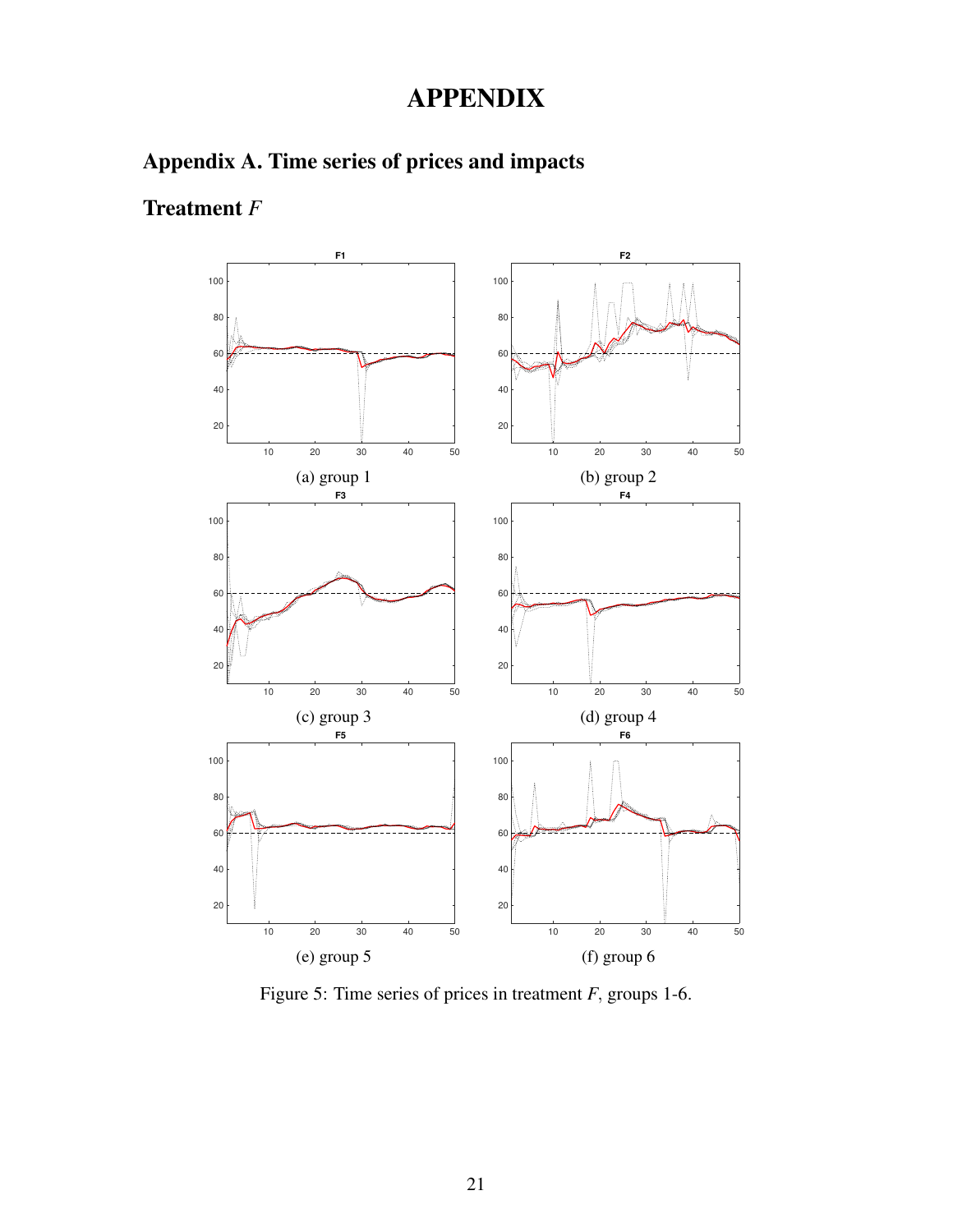

Figure 6: Time series of prices in treatment *F*, groups 7-9.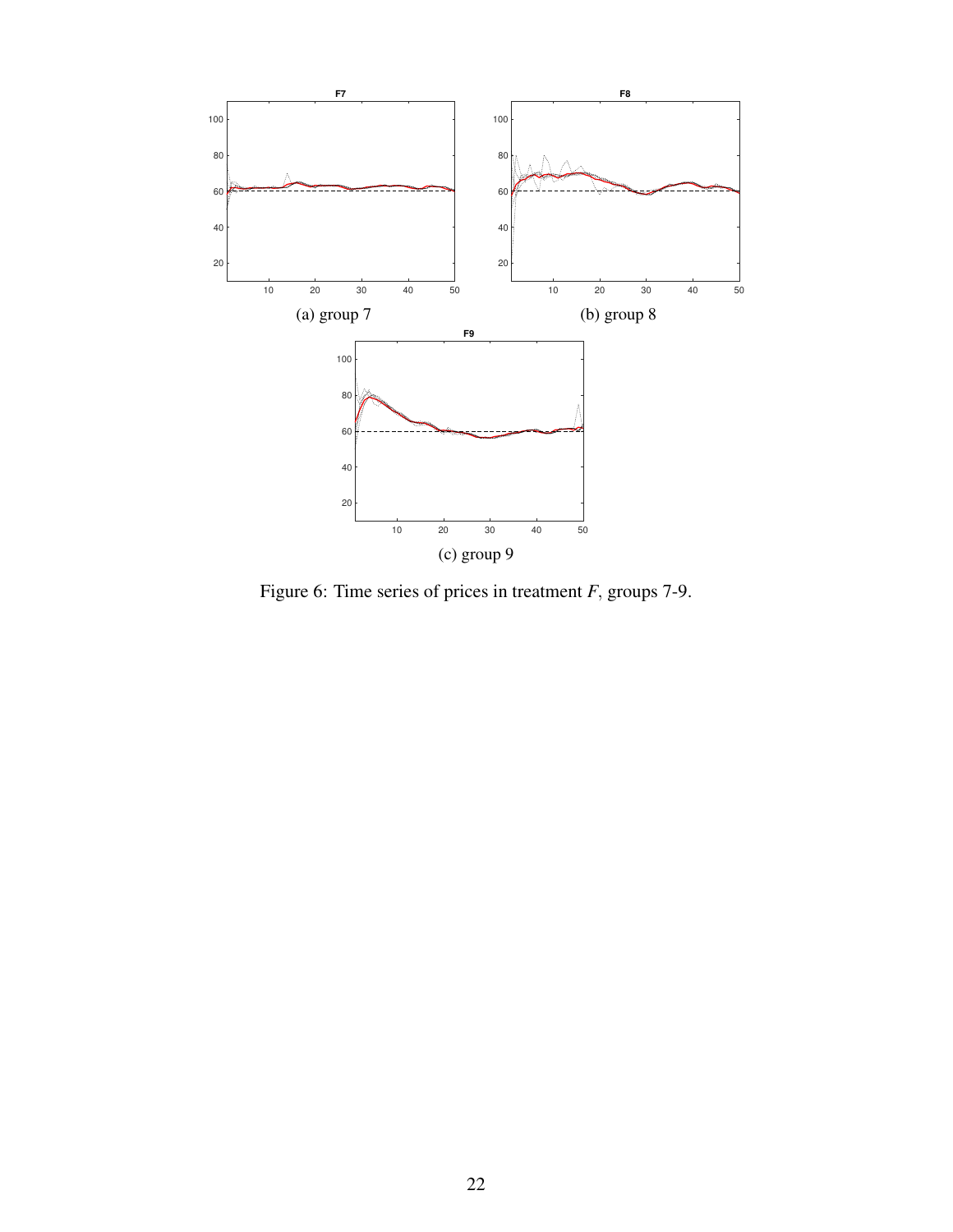# Treatment *EL*



Figure 7: Time series of prices (left) and impacts (right) in treatment *EL*, groups 1-3.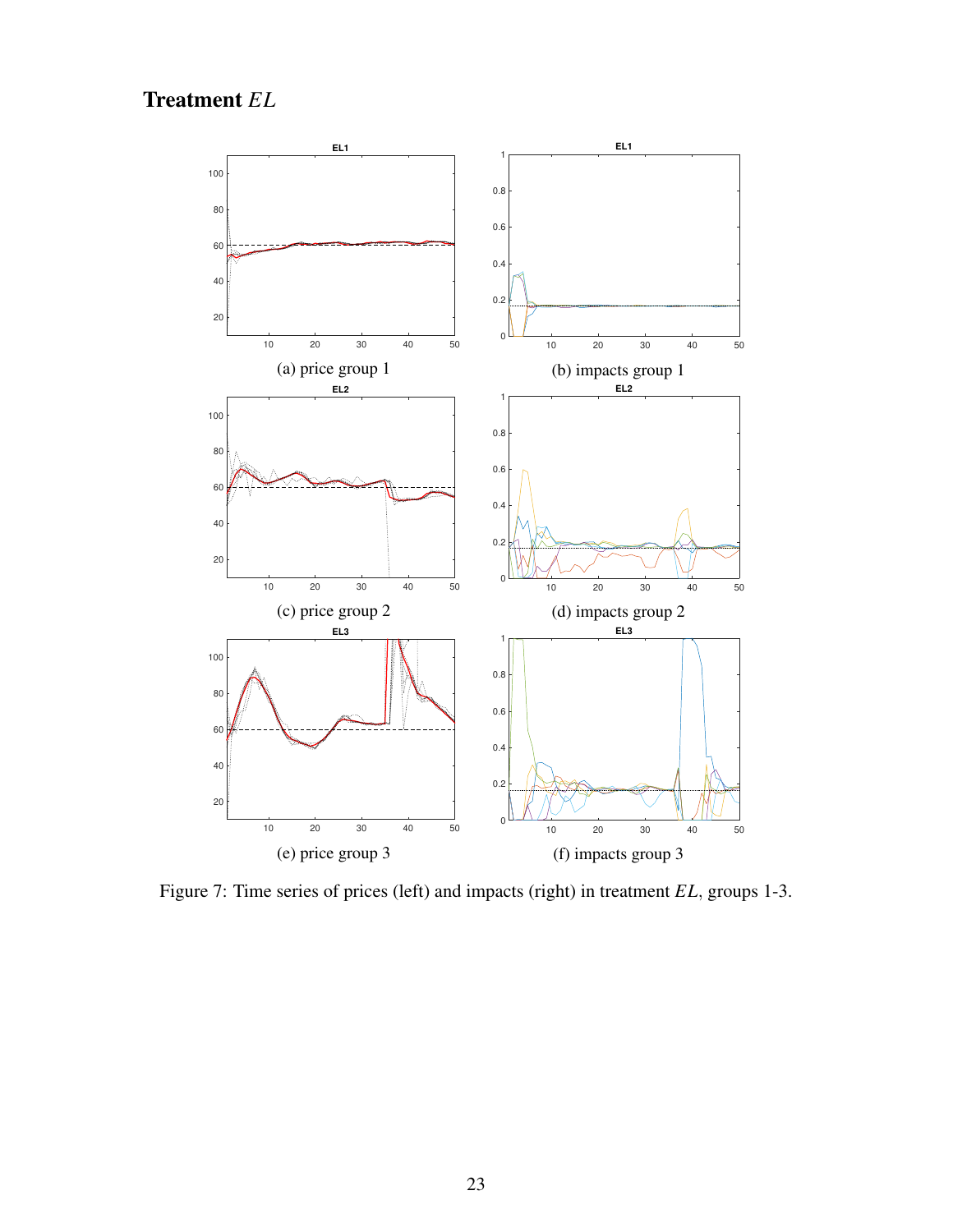

Figure 8: Time series of prices (left) and impacts (right) in treatment *EL*, groups 4-7.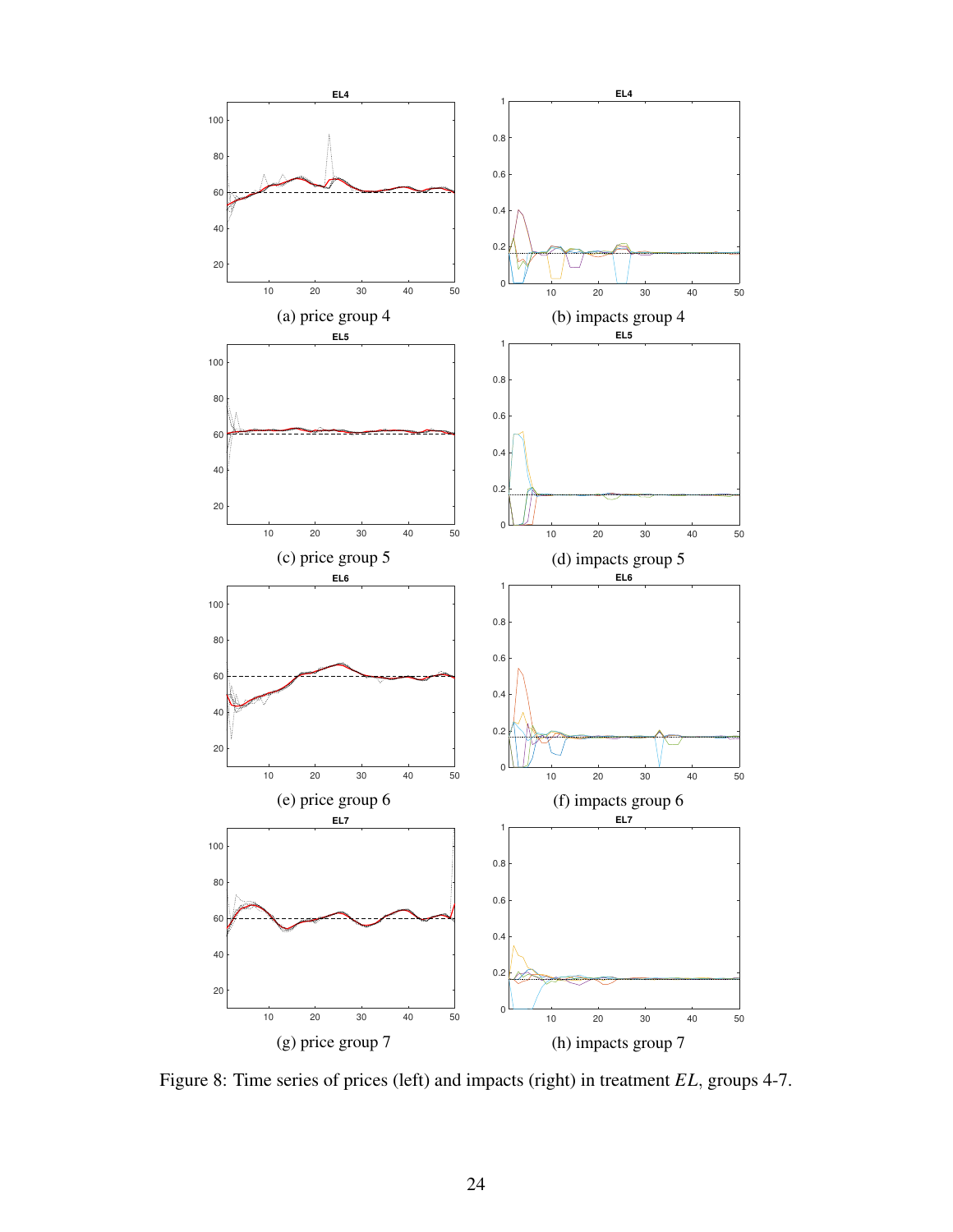

Figure 9: Time series of prices (left) and impacts (right) in treatment *EL*, groups 8-10.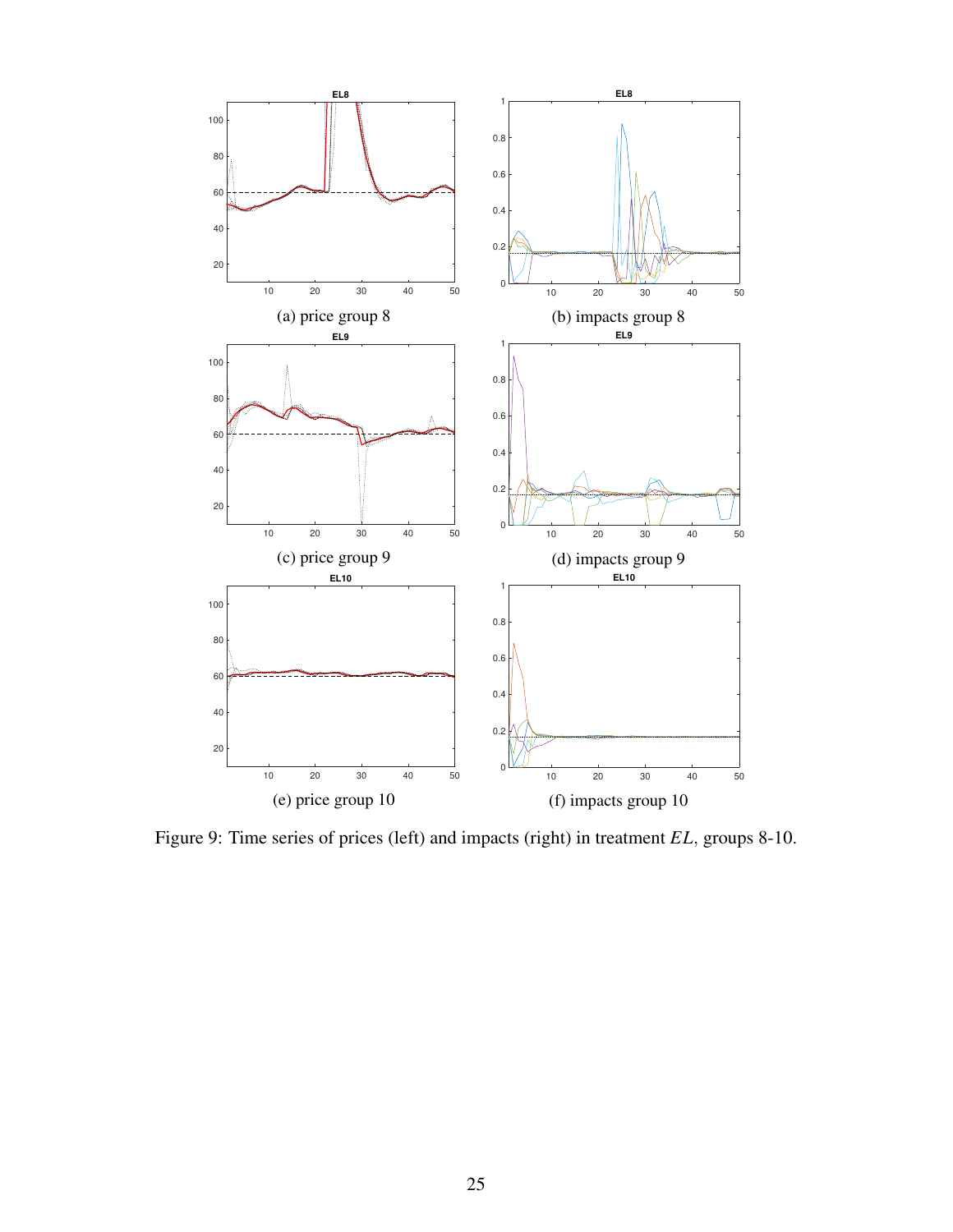Treatment *EH*



Figure 10: Time series of prices (left) and impacts (right) in treatment *EH*, groups 1-3.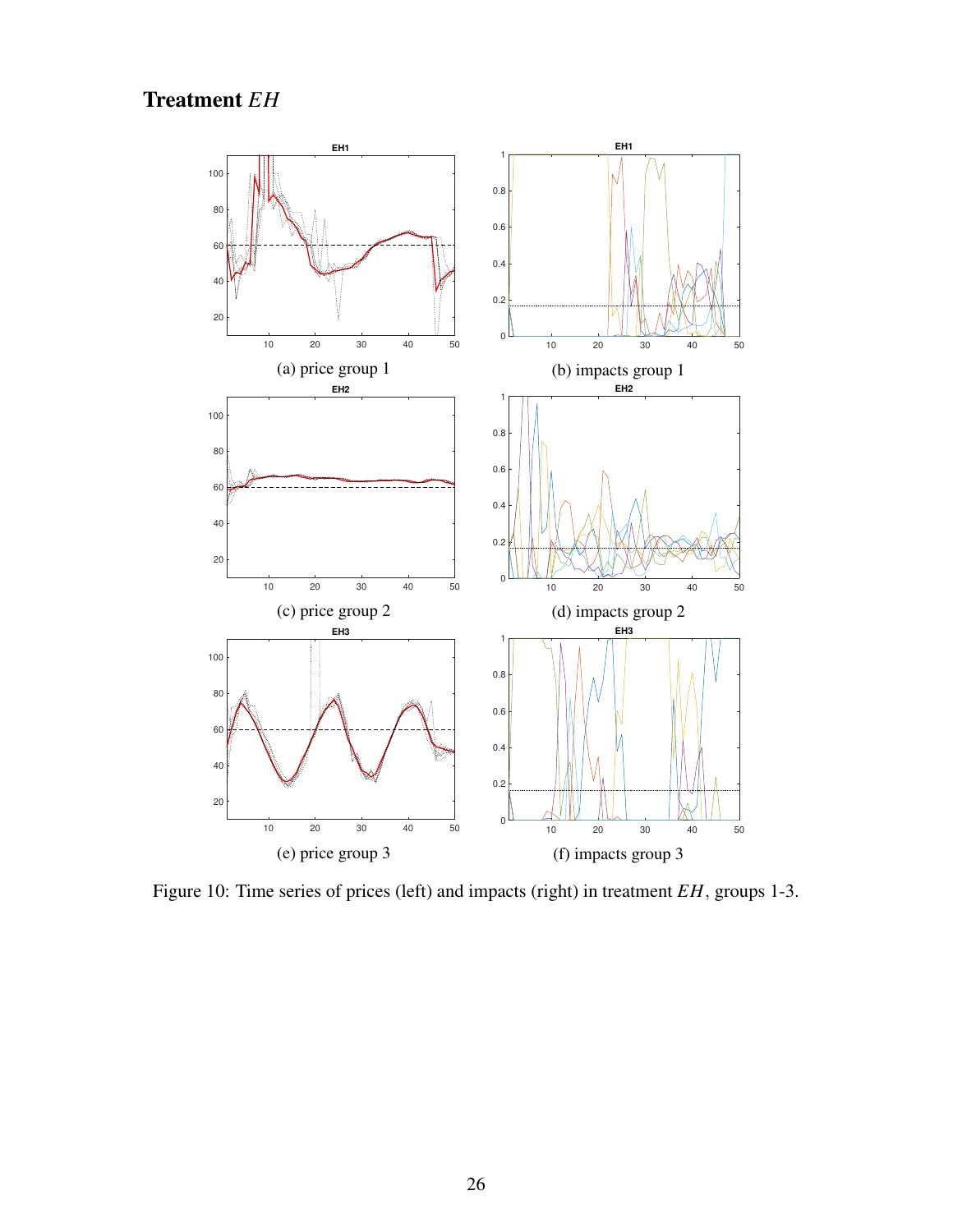

Figure 11: Time series of prices (left) and impacts (right) in treatment *EH*, groups 4-7.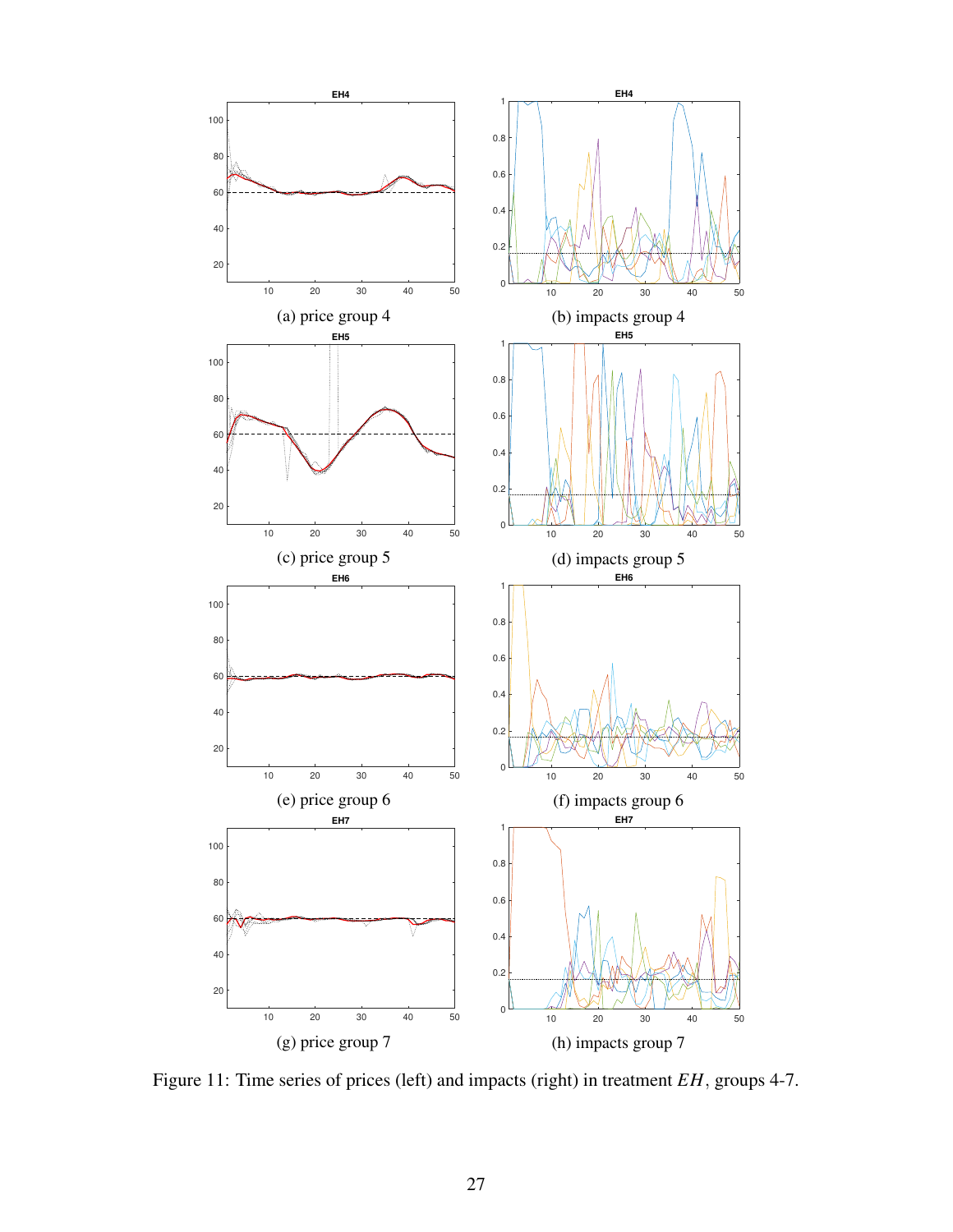

Figure 12: Time series of prices (left) and impacts (right) in treatment *EH*, groups 8-10.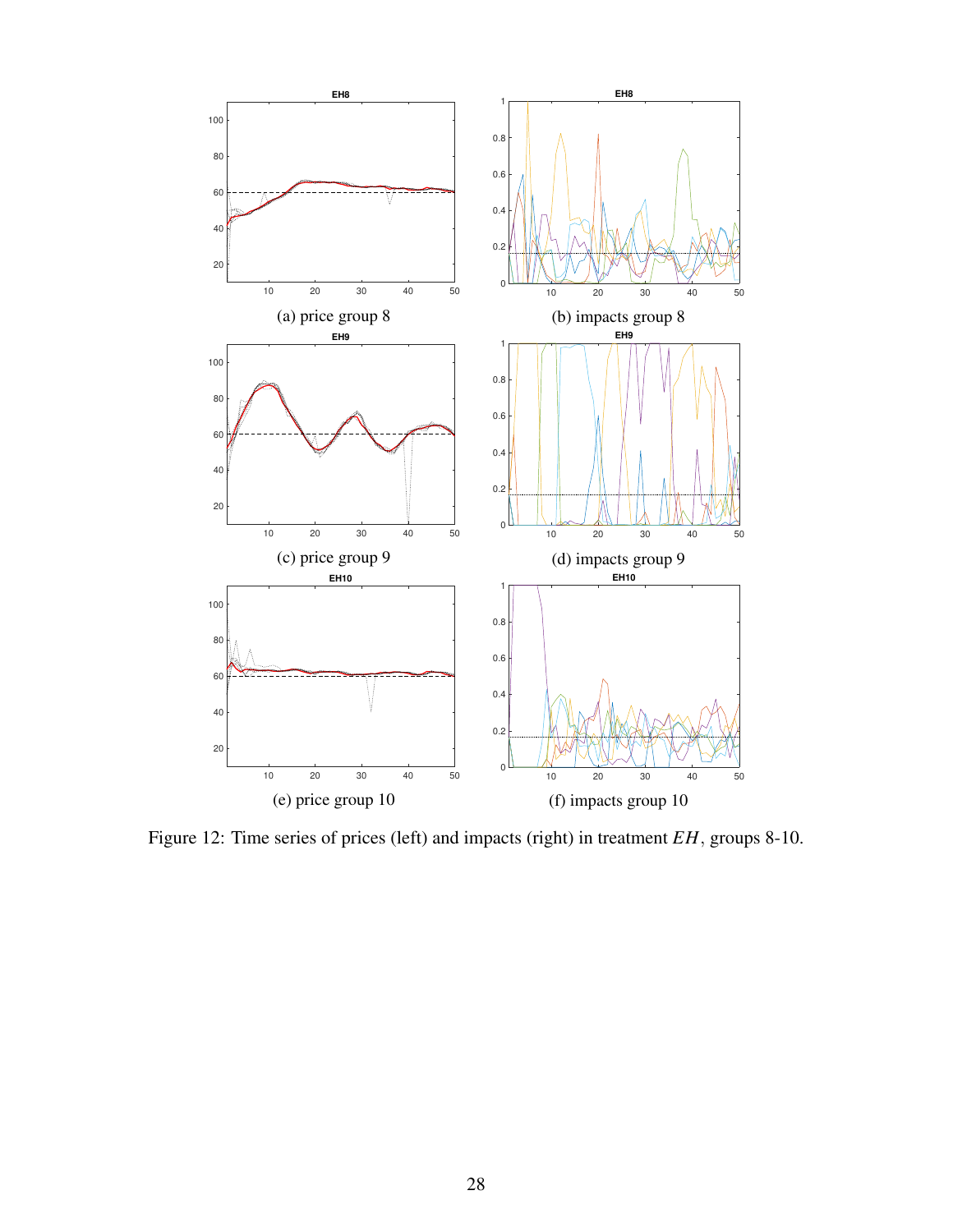### Appendix B: Individual forecasting rules

For each subject *h* we estimate the following general forecasting rule, where the forecast for the next period depends on the last 4 realized prices and the subject's last 4 price forecasts:

$$
p_{h,t+1}^e = \alpha + \sum_{k=0}^3 \beta_k p_{t-k} + \sum_{k=0}^3 \gamma_k p_{h,t-k}^e + v_t.
$$
 (.5)

We apply stepwise linear regression to estimate the rules: All explanatory variables are included in the first regression and then the insignificant ones are removed one by one, starting with the most insignificant one. For estimating the decision rules we disregard data from the first 10 periods in order to account for potential initial learning. Also, we remove outlier forecasts from the analysis using the same rule as when analyzing coordination.

Table 9 summarizes the results of the regressions for all three treatments. The table shows the average parameter estimates per group as well as the averages over all groups, stable and unstable groups within the given treatment.<sup>26</sup> The estimations lead to 35  $(64.8\%)$ , 36  $(60\%)$  and 40  $(66.7\%)$  good models, where (i) the residuals are not autocorrelated (Ljung-Box Q test), (ii) are not heteroskedastic (Engle's ARCH test) and (iii) there is no specification error (Ramsey's RESET test). In all three treatments the most commonly used variables are  $p_t$ ,  $p_{t-1}$  and  $p_h^e$ *h*,*t* . For 37% / 43.3% / 41.7% of the subjects these are the only significant regressors (besides the constant potentially).

Focusing on the average coefficients, we find the following general patterns in each treatment. For the stable groups  $p_t$  is most important variable, the other coefficients are much closer to 0 in absolute value. In unstable groups, the coefficient of  $p_{t-1}$  is larger in absolute value than in stable groups. The sum of the estimated coefficients of  $p<sub>t</sub>$  and  $p_{t-1}$  is close to 1 in each treatments. This suggests that, on average, forecasting rules are close to the trend following rule  $p_{t+1}^e = p_t + \theta(p_t - p_{t-1})$ . Notice that  $\theta$  corresponds to the opposite of the estimated coefficient of  $p_{t-1}$ . Therefore, our results show that subjects react more strongly to price changes in the unstable groups. We formally compare the trend following coefficients between treatments and based on the Kolmogorov-Smirnov test we do not find significant differences between treatments, even when focusing on the subset of stable and unstable groups separately. Thus, endogenizing impacts does not seem to affect how subjects make forecast. Our estimation results are in line with previous LtF experiments, see Section 4 of Bao et al. (2016).

 $26$ The coefficients of insignificant variables are set to zero when calculating average coefficients.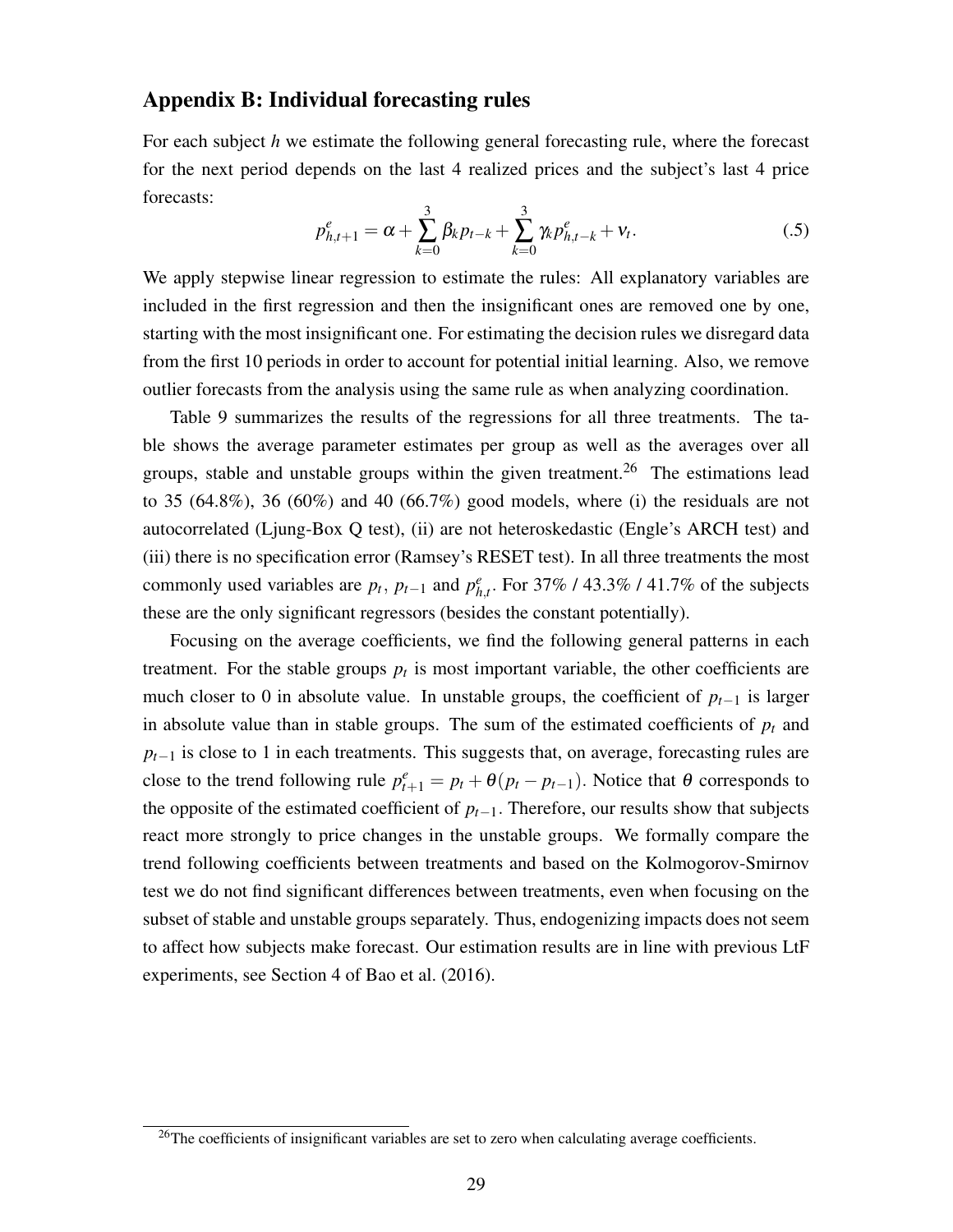|                 | $\mathcal{C}_{0}^{0}$ | $p_t$ | $p_{t-1}$        | $p_{t-2}$        | $p_{t-3}$        | $p_t^e$          | $p_{t-1}^e$      | $p_{t-2}^e$      | $p_{t-3}^e$      |
|-----------------|-----------------------|-------|------------------|------------------|------------------|------------------|------------------|------------------|------------------|
| F1              | 0.113                 | 1.053 | $-0.03$          | 0.1              | 0.006            | $\boldsymbol{0}$ | $-0.071$         | $-0.061$         | $-0.012$         |
| F2              | 3.377                 | 1.047 | $-0.289$         | 0.118            | $\overline{0}$   | 0.048            | 0.064            | $\boldsymbol{0}$ | $-0.055$         |
| F <sub>3</sub>  | 0.392                 | 1.671 | $-0.663$         | $-0.037$         | $\boldsymbol{0}$ | 0.074            | $\boldsymbol{0}$ | $\boldsymbol{0}$ | $-0.06$          |
| F4              | 0.601                 | 0.908 | 0.074            | $-0.036$         | $-0.023$         | $-0.008$         | 0.056            | $\overline{0}$   | 0.013            |
| F <sub>5</sub>  | 6.232                 | 1.064 | 0.047            | 0.071            | $\boldsymbol{0}$ | $-0.057$         | $-0.145$         | $-0.06$          | $-0.017$         |
| F <sub>6</sub>  | $\overline{0}$        | 1.083 | $-0.035$         | $\boldsymbol{0}$ | $-0.052$         | 0.006            | $\boldsymbol{0}$ | $\mathbf{0}$     | $-0.023$         |
| F7              | 2.195                 | 1.084 | 0.04             | $\boldsymbol{0}$ | 0.048            | $-0.055$         | $-0.085$         | $-0.04$          | $-0.017$         |
| F <sub>8</sub>  | 2.344                 | 1.312 | $-0.565$         | $-0.052$         | 0.135            | 0.309            | $-0.034$         | $-0.049$         | $-0.078$         |
| F <sub>9</sub>  | $\boldsymbol{0}$      | 1.508 | $-0.516$         | 0.061            | $-0.046$         | $\overline{0}$   | 0.047            | $\boldsymbol{0}$ | $-0.056$         |
| all             | 1.695                 | 1.192 | $-0.215$         | 0.025            | 0.008            | 0.035            | $-0.019$         | $-0.023$         | $-0.034$         |
| stable          | 1.828                 | 1.123 | $-0.077$         | 0.039            | $-0.003$         | $-0.024$         | $-0.039$         | $-0.032$         | $-0.018$         |
| unstable        | 1.528                 | 1.278 | $-0.388$         | 0.007            | 0.021            | 0.109            | 0.008            | $-0.012$         | $-0.054$         |
| EL1             | 8.504                 | 0.81  | 0.027            | $\boldsymbol{0}$ | $\boldsymbol{0}$ | 0.082            | $\boldsymbol{0}$ | $-0.052$         | $-0.018$         |
| EL <sub>2</sub> | $\boldsymbol{0}$      | 1.288 | $-0.537$         | 0.116            | $-0.084$         | 0.065            | $-0.023$         | 0.095            | 0.072            |
| EL3             | 2.729                 | 1.494 | $-0.729$         | 0.124            | $-0.087$         | 0.144            | $\mathbf{0}$     | 0.02             | $\mathbf{0}$     |
| EL4             | 2.103                 | 1.327 | $-0.23$          | $-0.142$         | $-0.069$         | 0.104            | $-0.048$         | $\overline{0}$   | $\boldsymbol{0}$ |
| EL <sub>5</sub> | $\overline{0}$        | 0.884 | 0.173            | 0.05             | $\boldsymbol{0}$ | 0.037            | $-0.18$          | 0.03             | $\overline{0}$   |
| EL <sub>6</sub> | $-1.73$               | 1.978 | $-0.763$         | $\boldsymbol{0}$ | $\boldsymbol{0}$ | $-0.071$         | $-0.056$         | $\boldsymbol{0}$ | $-0.045$         |
| EL7             | 0.813                 | 2.101 | $-1.1$           | 0.052            | 0.031            | $-0.113$         | $\boldsymbol{0}$ | $\overline{0}$   | $\boldsymbol{0}$ |
| EL <sub>8</sub> | 4.535                 | 1.515 | $-0.635$         | 0.278            | $-0.044$         | $-0.046$         | $-0.071$         | 0.002            | $-0.089$         |
| EL9             | 1.672                 | 1.048 | $-0.07$          | $\boldsymbol{0}$ | 0.089            | 0.055            | $-0.025$         | $-0.141$         | $\mathbf{0}$     |
| EL10            | 1.634                 | 1.093 | $\boldsymbol{0}$ | $-0.067$         | $-0.011$         | $-0.075$         | 0.042            | $\boldsymbol{0}$ | $-0.023$         |
| all             | 2.026                 | 1.354 | $-0.387$         | 0.041            | $-0.018$         | 0.018            | $-0.036$         | $-0.005$         | $-0.01$          |
| stable          | 3.06                  | 1.029 | $-0.008$         | $-0.04$          | $-0.02$          | 0.037            | $-0.047$         | $-0.006$         | $-0.01$          |
| unstable        | 1.336                 | 1.571 | $-0.639$         | 0.095            | $-0.016$         | 0.006            | $-0.029$         | $-0.004$         | $-0.01$          |
| EH <sub>1</sub> | 1.614                 | 1.163 | $-0.214$         | $\boldsymbol{0}$ | $-0.143$         | 0.148            | $-0.041$         | 0.037            | $\mathbf{0}$     |
| EH <sub>2</sub> | $-0.85$               | 0.975 | 0.027            | $\boldsymbol{0}$ | $\boldsymbol{0}$ | $\boldsymbol{0}$ | $\boldsymbol{0}$ | $\boldsymbol{0}$ | 0.02             |
| EH <sub>3</sub> | 3.255                 | 1.604 | $-0.457$         | $\boldsymbol{0}$ | $\overline{0}$   | 0.06             | $-0.122$         | $-0.113$         | $-0.033$         |
| EH <sub>4</sub> | 0.07                  | 1.315 | $-0.265$         | $\boldsymbol{0}$ | 0.037            | 0.072            | $-0.043$         | $-0.102$         | $-0.042$         |
| EH <sub>5</sub> | 1.368                 | 1.7   | $-0.635$         | $\boldsymbol{0}$ | $-0.095$         | $\boldsymbol{0}$ | $\boldsymbol{0}$ | $\overline{0}$   | $\boldsymbol{0}$ |
| EH <sub>6</sub> | $\boldsymbol{0}$      | 1.292 | $-0.365$         | $-0.092$         | $-0.078$         | 0.067            | 0.061            | 0.07             | 0.024            |
| EH7             | 2.055                 | 0.934 | $-0.047$         | $\boldsymbol{0}$ | $-0.029$         | 0.042            | $\boldsymbol{0}$ | $\boldsymbol{0}$ | 0.015            |
| EH <sub>8</sub> | 1.536                 | 1.034 | $-0.217$         | $-0.162$         | $\overline{0}$   | 0.395            | $\boldsymbol{0}$ | $-0.079$         | $\overline{0}$   |
| EH <sub>9</sub> | 1.164                 | 1.645 | $-0.187$         | $-0.333$         | 0.072            | $-0.087$         | $-0.095$         | $-0.085$         | 0.038            |
| <b>EH10</b>     | $-0.867$              | 1.08  | $-0.059$         | 0.098            | 0.052            | $-0.101$         | $-0.054$         | $-0.004$         | $\boldsymbol{0}$ |
| all             | 0.934                 | 1.274 | $-0.242$         | $-0.049$         | $-0.018$         | 0.06             | $-0.029$         | $-0.028$         | 0.002            |
| stable          | 0.324                 | 1.105 | $-0.154$         | $-0.026$         | $-0.003$         | 0.079            | $-0.006$         | $-0.019$         | 0.003            |
| unstable        | 1.85                  | 1.528 | $-0.373$         | $-0.083$         | $-0.041$         | 0.03             | $-0.064$         | $-0.04$          | 0.001            |
|                 |                       |       |                  |                  |                  |                  |                  |                  |                  |

Table 9: Average coefficients per group and over all, stable and unstable groups for each treatment.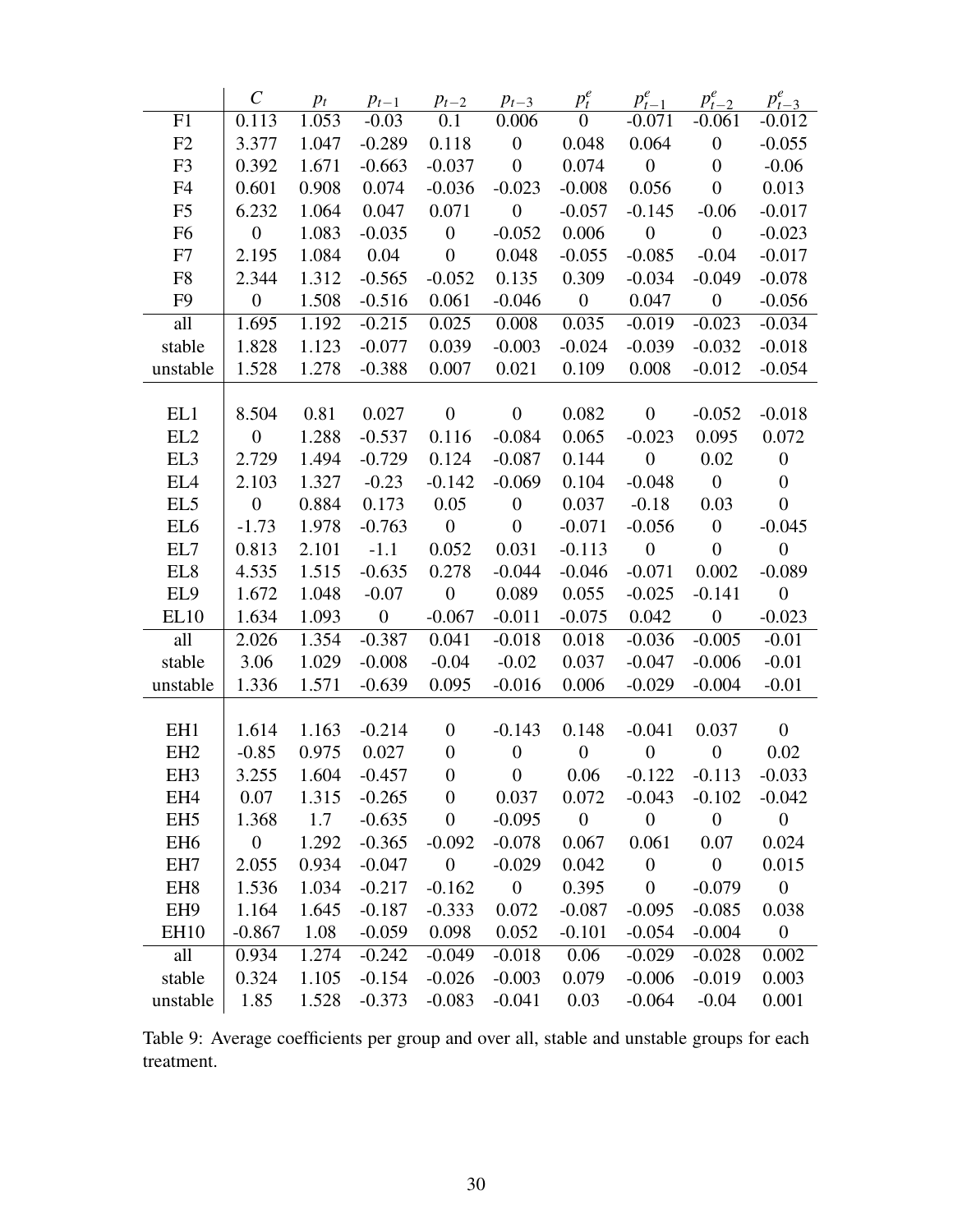### Appendix C: Endogenous impacts instructions

Welcome! This is an economics experiment. If you pay close attention to these instructions, you can earn a significant sum of money. Each participant is paid \$7 for attending. Throughout this experiment you can also earn points based on the decisions you make. The rate at which we exchange your points into cash will be explained to you shortly.

Please turn off your electronic devices, remain silent, and do not look at other participants' screens. If you have any questions, or need assistance of any kind, please raise your hand and we will come to you. If you disrupt the experiment by talking, laughing, etc., you may be asked to leave without compensation. We expect and appreciate your cooperation today.

### General information

You are an advisor of a trader who is active on a market for a certain product. In each time period the trader needs to decide how many units of the product he will buy, intending to sell them again the next period. To take an optimal decision, the trader requires a good prediction of the market price in the next time period. As the advisor of the trader you will predict the price of the product during 50 successive time periods. Your earnings during the experiment will depend on the accuracy of your predictions. The smaller your prediction errors, the greater your earnings.

### Your forecasting task

Your task is to forecast the price each time period as accurately as possible. At the beginning of each period, you will need to forecast the price for the current period. The information available to you will be the price in the preceding periods.

It is very likely that the price will be between 0 and 100 in the first period. After all participants have given their forecasts, the price is revealed and, based upon your forecasting error, your earnings for that period are calculated. Then the next period begins. This process continues for 50 time periods.

The available information for forecasting the price in period t consists of all past prices up to period  $t - 1$ , your total earnings up to period  $t - 1$ , and your past forecasts up to period *t* − 1. Each period you will have limited time to make your forecasting decision. If you do not submit a forecast during this time frame, the trader you are advising will be inactive, and you will not earn any points in that given period. A timer will show you the remaining time for each period (1 minute for each of the first 10 periods, 45 seconds for each of the later periods).